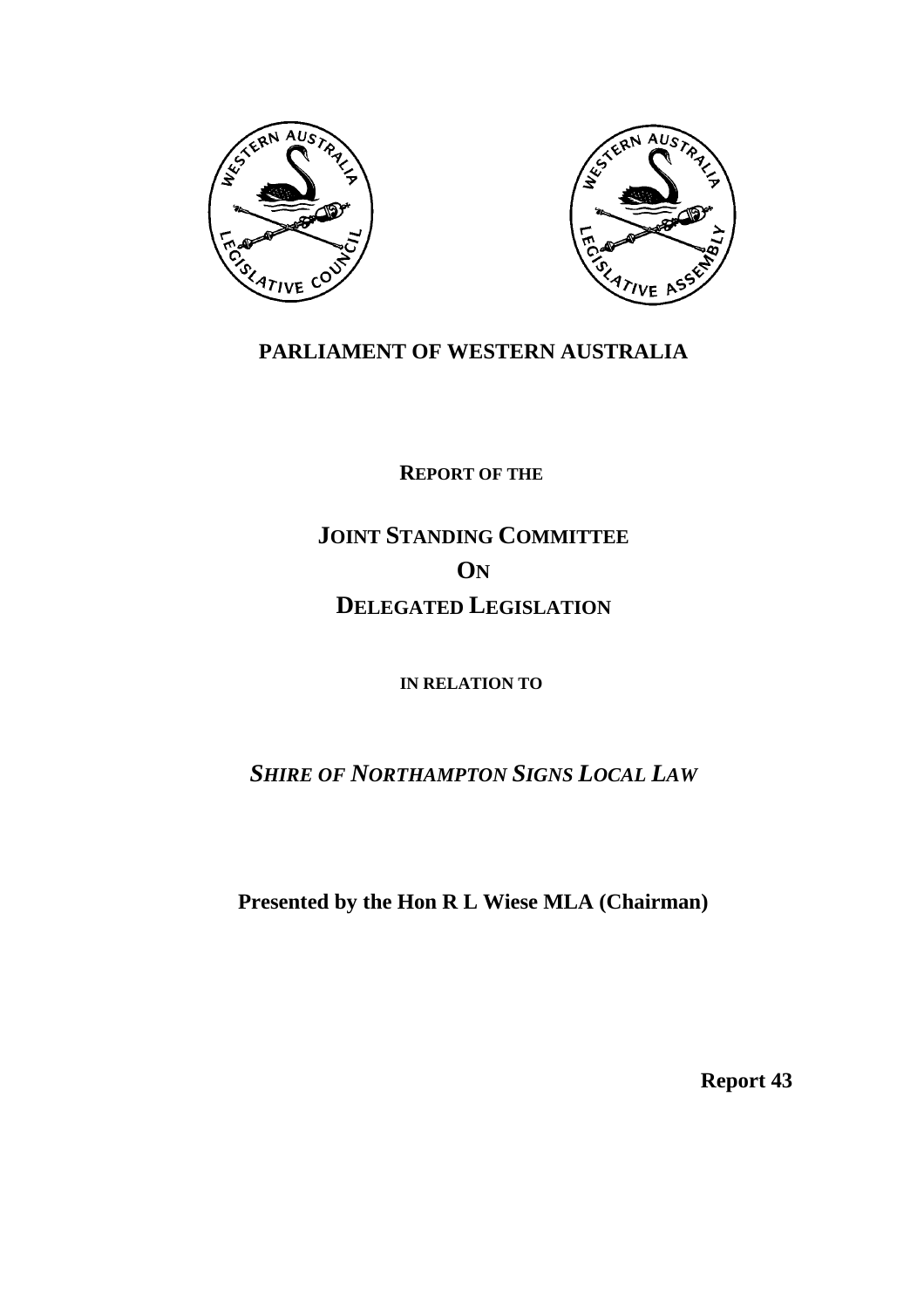## **JOINT STANDING COMMITTEE ON DELEGATED LEGISLATION**

## **Terms of Reference**

*It is the function of the Committee to consider and report on any regulation that:*

- *(a) appears not to be within power or not to be in accord with the objects of the Act pursuant to which it purports to be made;*
- *(b) unduly trespasses on established rights, freedoms or liberties;*
- *(c) contains matter which ought properly to be dealt with by an Act of Parliament; or*
- *(d) unduly makes rights dependent upon administrative, and not judicial, decisions.*

*If the Committee is of the opinion that any other matter relating to any regulation should be brought to the notice of the House, it may report that opinion and matter to the House.*

## **Members as at the date of this report:**

Hon Bob Wiese MLA (Chairman) Hon Nick Griffiths MLC (Deputy Chairman) (Until 8 September 1999) Hon Simon O'Brien MLC Hon Ray Halligan MLC Hon Jim Scott MLC Mr Bill Thomas MLA Mr Iain MacLean MLA Mr Norm Marlborough MLA

## **Staff as at the date of this report:**

Nigel Pratt, Advisory/Research Officer Jan Paniperis, Committee Clerk

## **Address:**

Parliament House, Perth WA 6000, Telephone (08) 9222 7222

## **ISBN 0 7309 8951 8**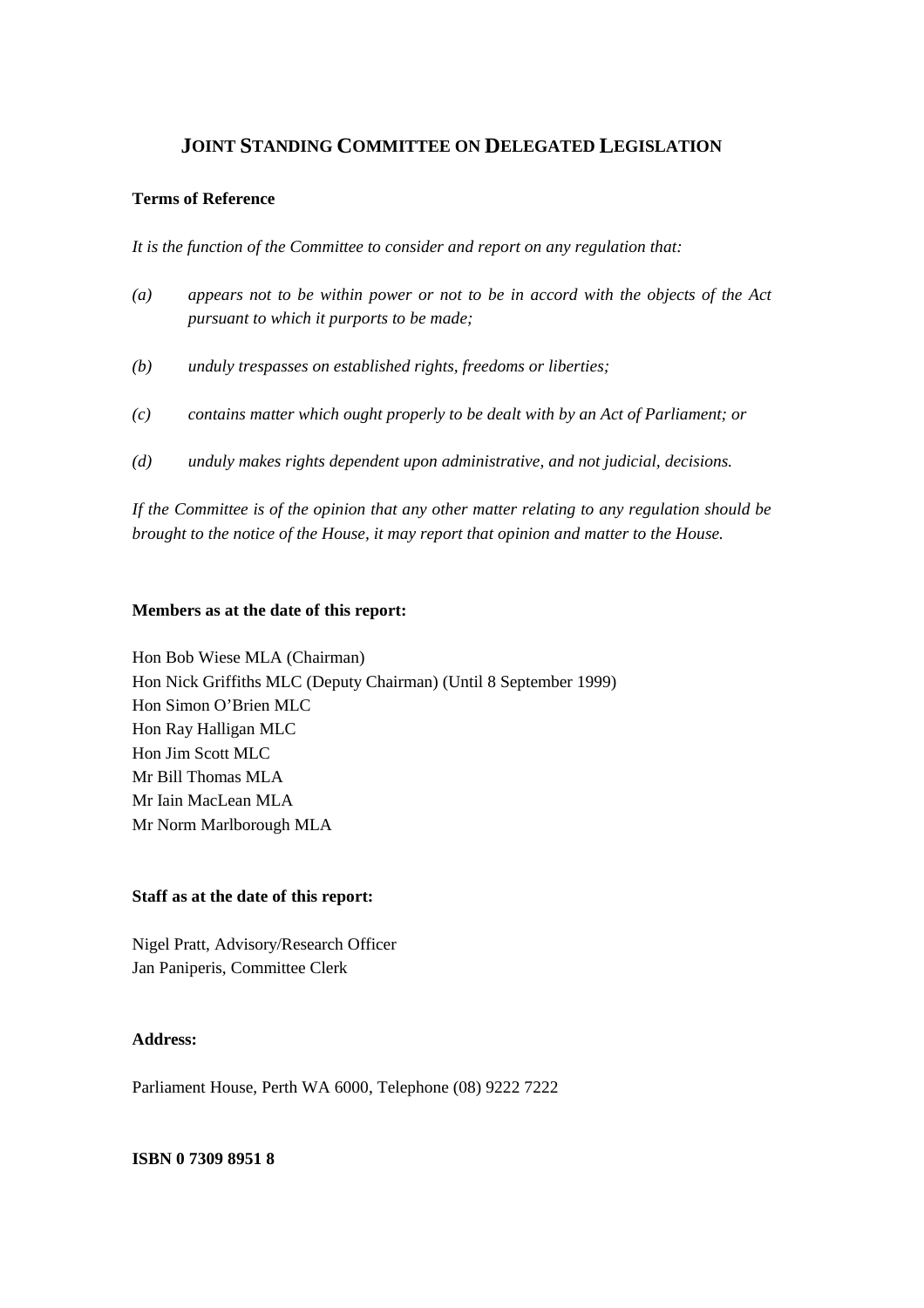## **CONTENTS**

## **Annexures**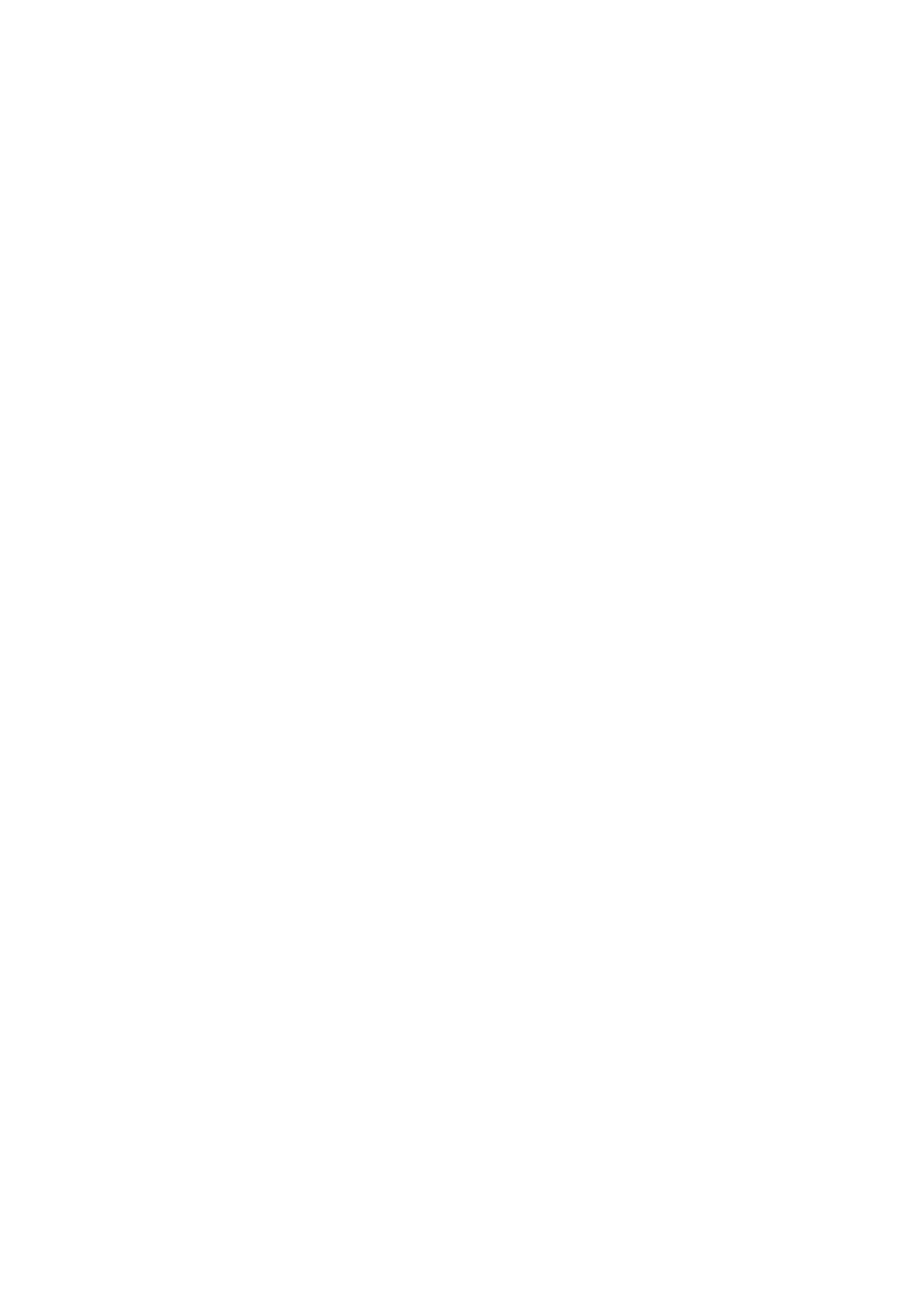## **Report of the Joint Standing Committee on Delegated Legislation**

## **in relation to**

## *Shire of Northampton Signs Local Law*

## **1 EXECUTIVE SUMMARY**

- 1.1 The Committee has raised several specific concerns with the Shire of Northampton regarding the *Shire of Northampton Signs Local Law* ("Local Law"). In addition the Committee has raised broader issues regarding local laws for the regulation of signs and advertising devices made under the *Local Government Act 1995* in its Forty-Second Report in relation to the *Shire of Denmark Signs Local Law 1999*.
- 1.2 The Committee has reluctantly resolved to recommend disallowance of the Local Law after:
	- 1.2.1 Reporting to the House in relation to a similar local law in its Forty-Second Report in relation to the *Shire of Denmark Signs Local Law 1999*.
	- 1.2.2 Moving a "protective" notice of motion for disallowance of the Local Law to provide it with sufficient time to table and publish its Forty-Second Report and to review in detail the *Shire of Northampton Signs Local Law*.
	- 1.2.3 Writing to the Shire by letter dated 30 September 1999 expressing its concerns in relation to the Local Law, enclosing a copy of its Forty-Second Report and seeking an urgent response prior to the motion for disallowance being put to a vote in the Legislative Council on 13 October 1999.
	- 1.2.4 Reviewing the Shire's response dated 4 October 1999 in which it advised the Committee that it was not able to address its concerns until late October 1999.
- 1.3 As the matter cannot be satisfactorily resolved prior to the motion for disallowance being put to a vote in the House on 13 October 1999 and in light of its concerns regarding the Local Law raised in its letter dated 30 September 1999, the Committee must reluctantly recommend disallowance of the Local Law in its entirety.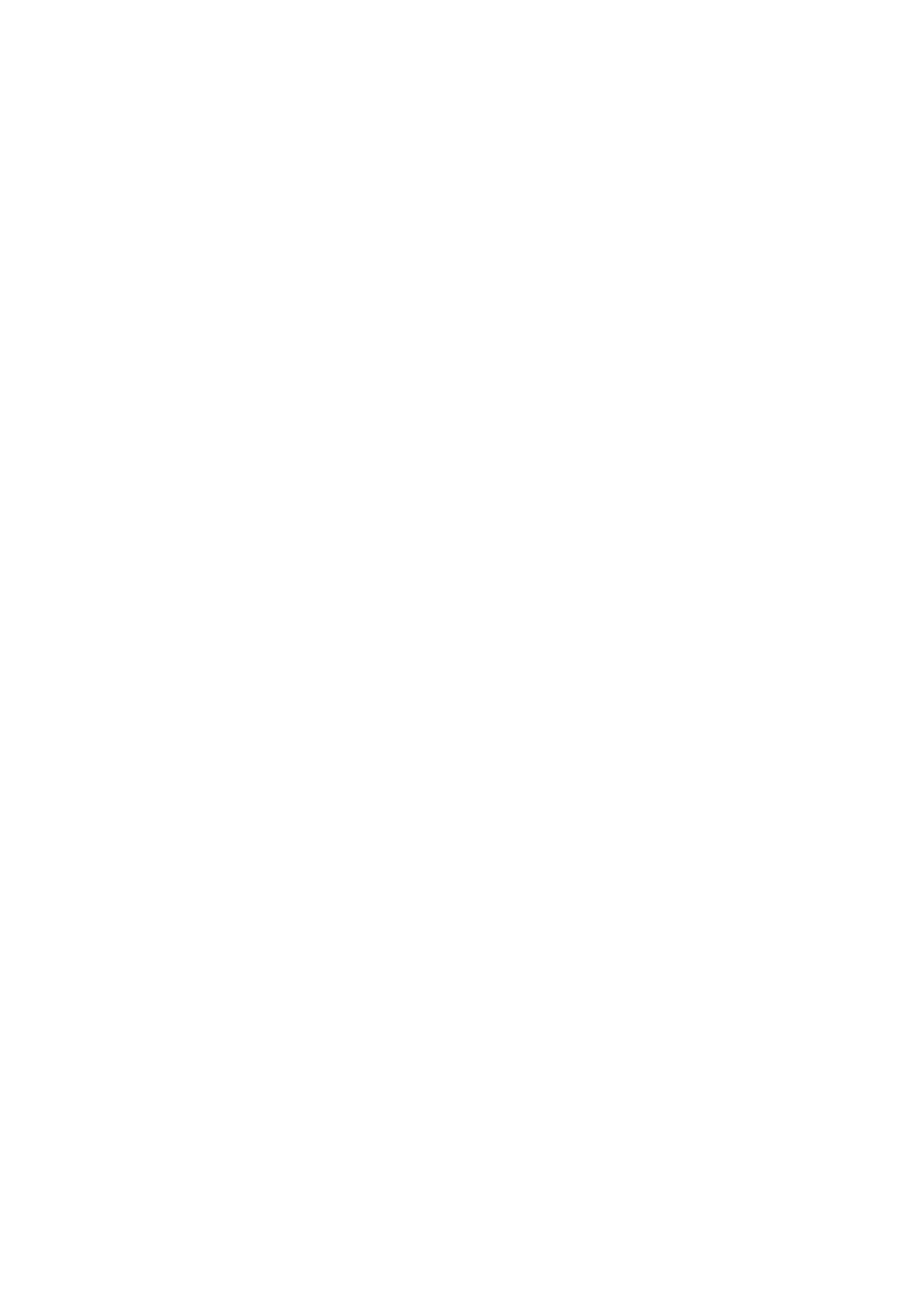## **Report of the Joint Standing Committee on Delegated Legislation**

## **in relation to**

## *Shire of Northampton Signs Local Law*

## **2 INTRODUCTION**

- 2.1 In the exercise of its scrutiny function the Committee reviewed the *Shire of Northampton Signs Local Law* ("Local Law") made under the *Local Government Act 1995* . A copy of the Local Law has been attached to this report and marked "Annexure A".
- 2.2 Under the Committee's Joint Rules, if the Committee is of the opinion that a matter relating to any regulation or local law should be brought to the notice of the House, it may report that opinion and matter to the House. It is also the function of the Committee to consider and report on any regulation or local law that appears not to be within power.
- 2.3 The purpose of the Local Law is the control of signs and advertising devices within the Shire of Northampton. To achieve this purpose the Local Law requires signs (other than exempt signs) to be licensed, sets fees for the issue of a licence and provides penalties for contravention.<sup>1</sup>
- 2.4 The Local Law first came before the Committee for scrutiny at its meeting on Tuesday 17 August 1999. At that time the Committee was conducting an inquiry into a similar signs local law, the *Shire of Denmark Signs Local Law 1999*. The Committee had some concerns with the Local Law but resolved to defer a detailed review until it had considered the issue of signs local laws made under the *Local Government Act 1995* and had reported to the House in relation to the *Shire of Denmark Signs Local Law 1999*.
- 2.5 The Committee was of the view that the tabling and publication of its Forty-Second Report would be of assistance to the Shire of Northampton and other local governments which had already gazetted or were intending to make local laws for the regulation of signs and advertising devices under the *Local Government Act 1995* or indeed by any other regulatory method.

<sup>&</sup>lt;sup>1</sup> Explanatory memorandum attached to letter from the Shire of Northampton dated 27 May 1999.

 $G:\D{DL}\D{L}$ PLO43.RP 3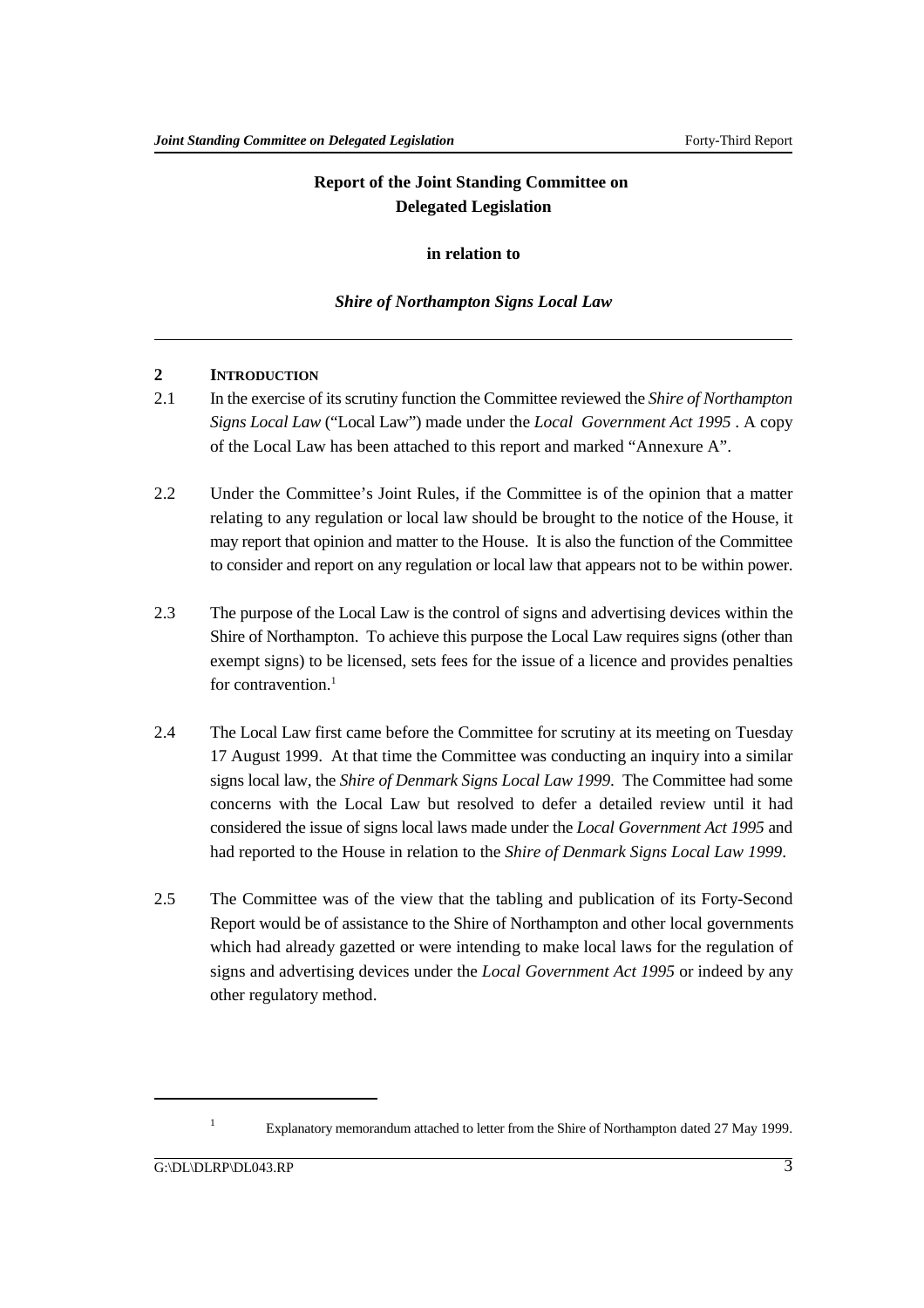- 2.6 With the gazettal by six local governments<sup>2</sup> of signs local laws made under the *Local Government Act 1995* since March 1999 and the possibility of more to follow, the Committee was concerned that a consistent approach should be taken to this regulation to ensure that existing rights and liberties of citizens were protected and that local laws did not include provisions which were *ultra vires*. An example of the latter was the attempt by the Shire of Denmark to prohibit election signs contrary to the freedom of communication on political matters protected by the Commonwealth Constitution.3
- 2.7 The Committee resolved to move a "protective" notice of motion for disallowance of the *Shire of Northampton Signs Local Law* so as to provide it with adequate time to report to the House in relation to the *Shire of Denmark Signs Local Law 1999* and to then consider the Local Law in detail. Notice was given of the motion for disallowance on Tuesday 17 August 1999. The motion was moved on Tuesday 7 September 1999. Under Standing Order 153(c) of the Standing Orders of the Legislative Council, the Motion for Disallowance, if not withdrawn, would be put to a vote of the House on Wednesday 13 October 1999.
- 2.8 The Shire was advised of the Committee's motion for disallowance by letter from the Chairman dated 19 August 1999. The Shire responded by letter dated 24 August 1999. Copies of this correspondence are attached to this report and marked "Annexure B" and "Annexure C" respectively.
- 2.9 On Wednesday 22 September 1999, the Committee tabled its Forty-Second Report in relation to the *Shire of Denmark Signs Local Law 1999*. Many of the issues dealt with in the Committee's Forty-Second Report were relevant to the Committee's concerns regarding the *Shire of Northampton Signs Local Law*.
- 2.10 The Committee considered the *Shire of Northampton Signs Local Law* in detail at its next meeting on Tuesday 28 September 1999 and resolved to write to the Shire expressing its concerns regarding several clauses of the Local Law and to seek the Shire's urgent response. A copy of the Committee's letter to the Shire of Northampton dated 30 September 1999 expressing these concerns and which enclosed a copy of the Committee's Forty-Second Report is attached to this report and marked "Annexure D".

 See the Committee's Forty-Second Report in relation to *Shire of Denmark Signs Local Law* <sup>3</sup> *1999*, pp 14-16.

Shire of Denmark, gazetted 15 March 1999; Shire of Serpentine-Jarrahdale, gazetted 26 March <sup>2</sup> 1999; Shire of Northampton, gazetted 4 June 1999; Shire of Mundaring gazetted 16 August 1999; City of Wanneroo gazetted 27 August 1999 and City of Joondalup gazetted 27 August 1999.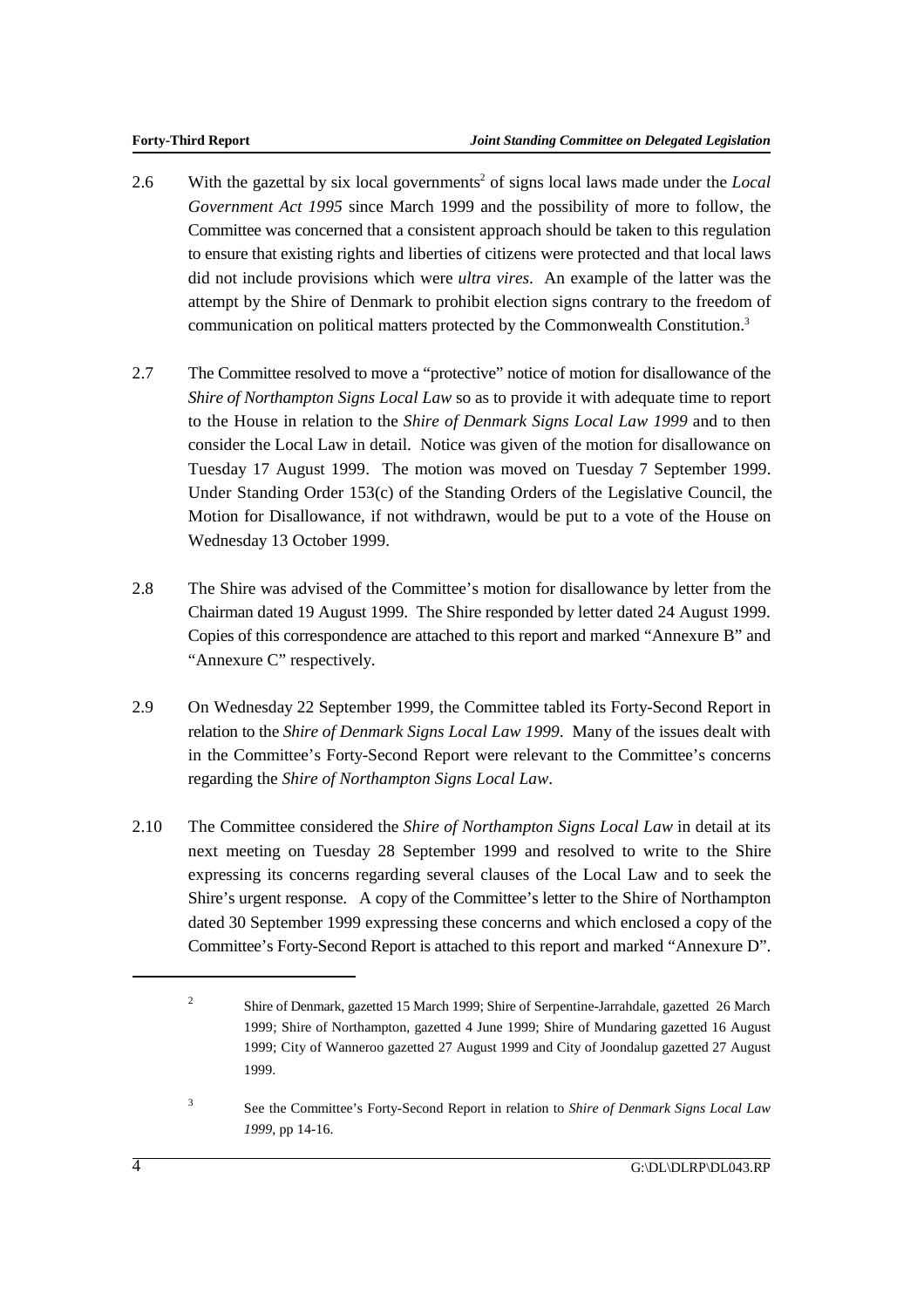This letter was sent to the Shire by way of facsimile on 30 September 1999. The original was delivered by courier.

- 2.11 A copy of the Shire's response dated 4 October 1999 is attached and marked "Annexure E". The Shire was not able to address the Committee's concerns as it was not scheduled to meet until late October 1999.
- 2.12 The Committee was disappointed that the Shire could not address its concerns prior to the motion for disallowance being put to a vote of the House on Wednesday 13 October 1999. A favourable response from the Shire, including a suitable written undertaking to amend the Local Law in terms acceptable to the Committee, would have given the Committee the opportunity to consider seeking the leave of the House to withdraw its motion for disallowance.

## **3 CONCLUSION**

- 3.1 Unfortunately, in the absence of a substantive response and suitable undertaking from the Shire and in light of the concerns regarding the Local Law raised in its letter dated 30 September 1999 attached at Annexure D, the Committee must reluctantly recommend disallowance of the Local Law in its entirety.
- 3.2 The outcome is regrettable as the Committee would have welcomed the opportunity to attempt to negotiate an acceptable outcome with the Shire rather than having to recommend disallowance of the Local Law.
- 3.3 The Committee trusts that the Shire of Northampton will take heed of the views expressed by the Committee in its Forty-Second Report and in its letter dated 30 September 1999 should the Shire intend to proceed with the regulation of signs and advertising devices by way of local laws made under the *Local Government Act 1995*.

**Hon. Bob Wiese MLA Chairman**

**13 October 1999**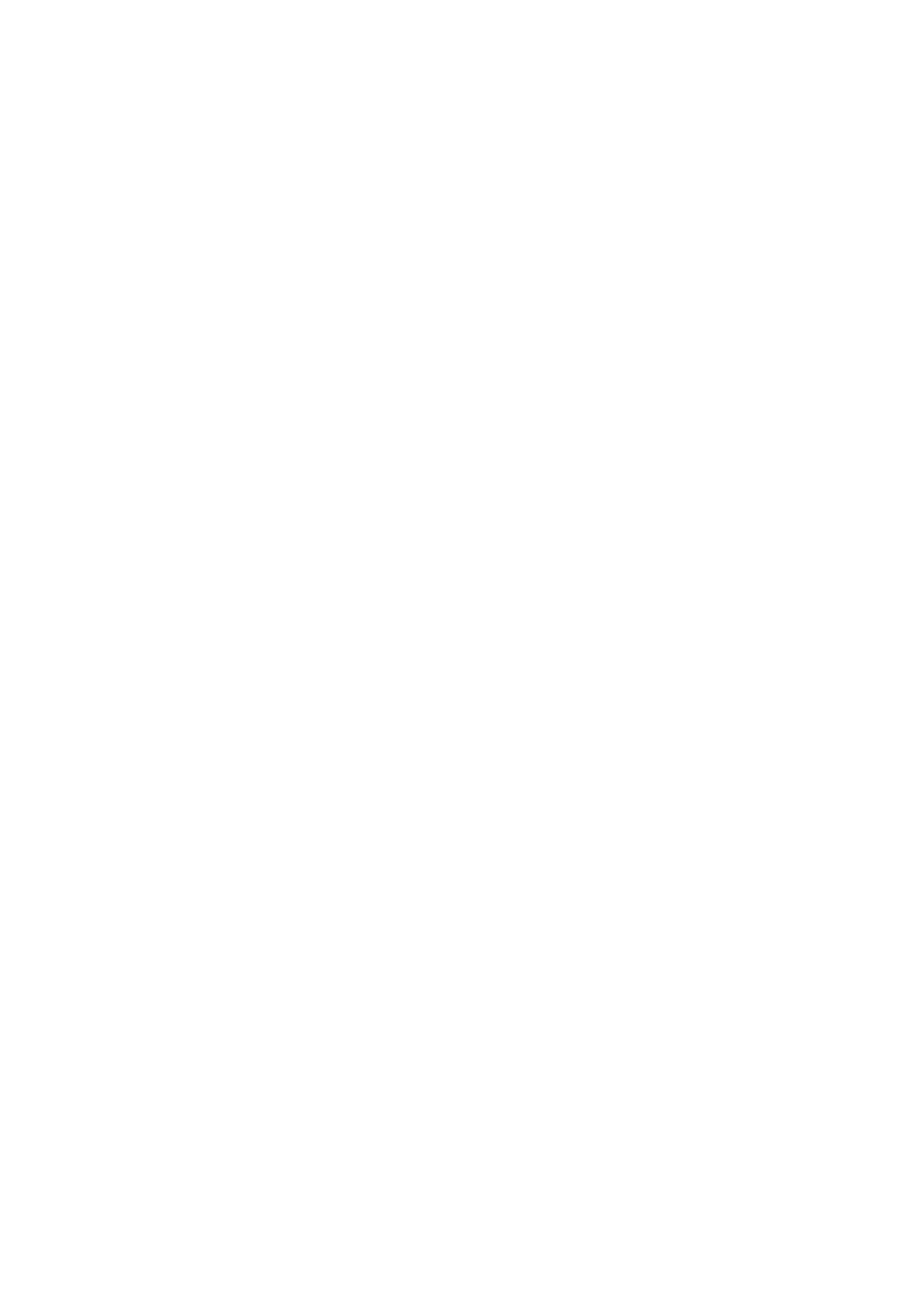## **ANNEXURE A**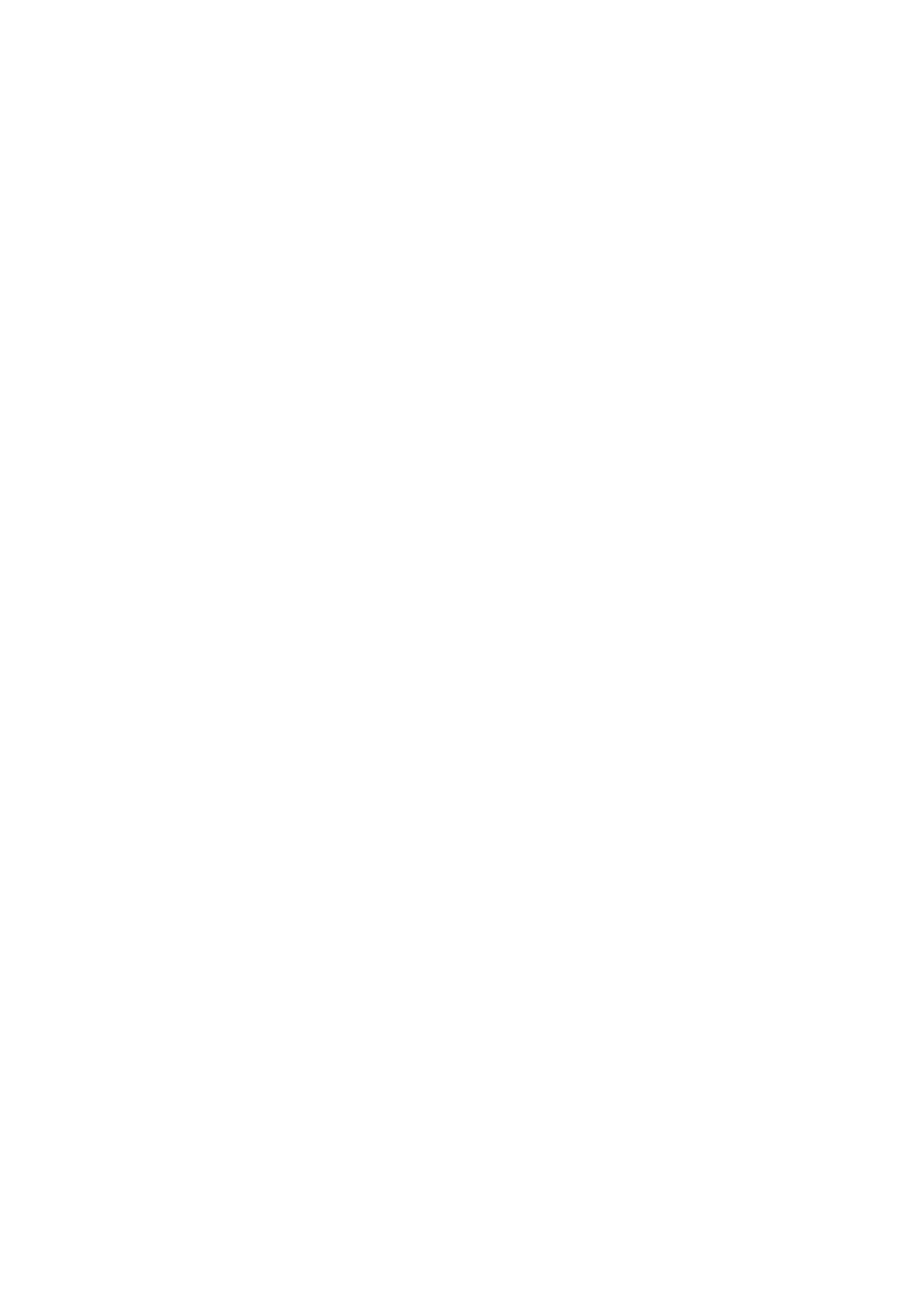#### Shire of Northampton

#### Local Law Relating to Signs

Under the powers conferred upon it by the Local Government Act 1995, and all other powers enabling it, the Council of the Shire of Northampton resolved on 21 November 1997 to make the following local law-

#### 1. Citation

This Local Law may be cited as the Shire of Northampton Local Law Relating to Signs.

## 2. Interpretation

In this Local Law, unless the context otherwise requires-

"Act" means the Local Government Act 1995;

"advertisement" has the same meaning as "sign";

"advertising device" means any object on which words or numbers or figures are written, printed, affixed, illustrated or painted for the purpose of advertising any business, function, operation, event or undertaking or any product or thing and includes any vehicle or trailer or other similar stationery object placed or located so as to serve the purpose of advertising any business, function, event or undertaking or any product or thing;

"bill" means any material on which words, numbers or figures are written, placed, printed, illustrated or painted;

"business" includes the conduct of a profession, trade or occupation;

"business direction sign" means a sign erected in a public thoroughfare or public place which indicates the nature of the business that may be located by following the direction indicated by the sign, but does not include any such sign erected by the Commissioner of Main Roads under regulation 301 of the Road Traffic Code 1975;

"CEO" means the Chief Executive Officer of the Shire;

"Council" means the Council of the Shire of Northampton;

- "development sign" means a sign erected on an area of land which has been approved for subdivision into a number of smaller lots, advertising the lots for sale but upon which no building development has taken place at the time of the approval of the sign;
- "district" means the district of the Shire;
- "electoral sign" means a sign containing an advertisement relating to an election or to a referendum;

"exempt sign" means a sign referred to in Clause 5;

"fascia sign" means a sign erected or displayed on the fascia of a building or the fascia of a verandah;

"fly posting" means advertising by means of posters placed on fences, walls, trees and like structures;

"freestanding sign" means any sign not attached to a structure or permanently fixed to the ground or pavement;

"hoarding" means a detached or detachable structure other than a pylon sign that is erected for the sole purpose of displaying a sign or signs and includes a poster panel or an illuminated panel; but does not include a hoarding within the

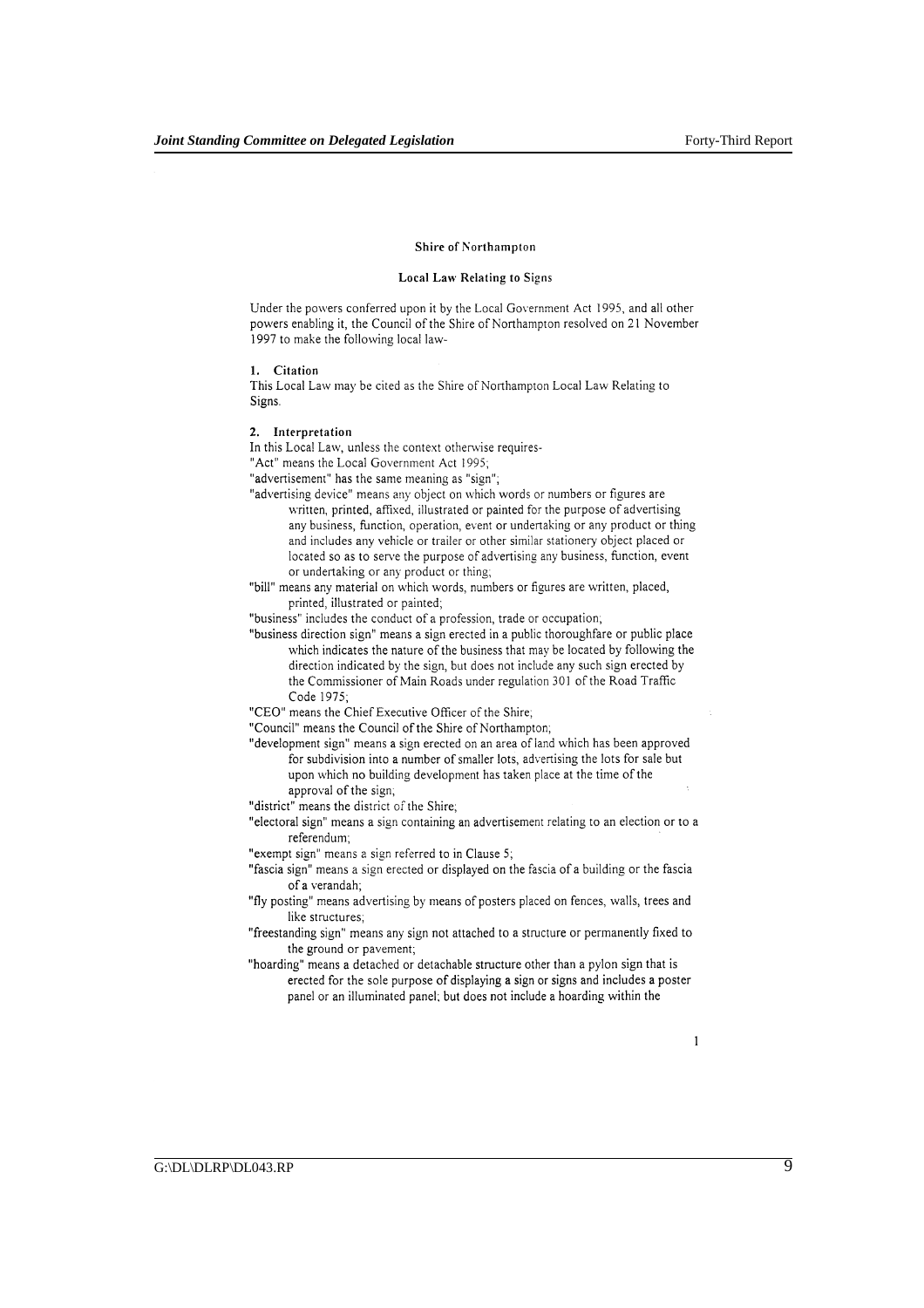meaning of Section 377 of the Local Government (Miscellaneous Provisions) Act 1960:

- "horizontal sign" means a sign fixed parallel to the wall of a building to which it is attached and with its largest dimension being horizontal;
- "illuminated sign" means a sign which can be lighted either from within or without the sign by artificial light provided, or mainly provided for that purpose and which does not emit a flashing light:
- "institutional sign" means a sign erected or placed on any land or building used for or in connection with a surgery, clinic, hospital, rest home, home for the aged, or other institution or place of a similar nature;

"licensee" means the person to whom a licence is issued under this Local Law;

"planning consent" means the approval granted by Shire for the erection or display of a sign pursuant to the Town Planning Scheme;

- "premises" means land and, unless the context otherwise requires, the buildings upon that land;
- "public thoroughfare" includes a street, road, footpath, carriageway and all other parts of a road reserve;

"pylon sign" means a sign supported by one or more piers and not attached to a building and includes a detached sign framework supported by one or more piers to which sign infills may be added;

"reserve" includes land vested in, or under the care, control and management of the Shire;

"roof sign" means a sign erected on or above the roof of a building;

"rural producer sign" means a sign erected on land zoned rural under Town Planning Scheme indicating the products grown, reared or produced on the property;

"sale sign" means a sign displayed on premises advertising the sale, letting or auction of the premises;

"semaphore sign" means a sign affixed and supported at. or by, one of its ends only; "Shire" means the Shire of Northampton,

- "sign" includes any advertising device or other sign type defined in this Local Law;
- "sign infill" means a panel which can be fitted into a pylon sign framework;
- "Surveyor" means the Building Surveyor of the Shire;
- "tower sign" means a sign affixed to or placed on a chimney stack or an open structural mast or tower;

"Town Planning Scheme" means an existing town planning scheme of the Shire made under the Town Planning and Development Act 1928;

"verandah" includes cantilever verandahs and balconies whether over thoroughfares or over private land;

"verandah sign" includes any sign, above or below a verandah fascia,

"vertical sign" means a sign fixed parallel to the wall of a building to which it is attached and with its largest dimension being vertical;

"window sign" means any sign fixed to or painted on the glazed area of a window of a building.

3. Application of Local Law

This Local Law applies throughout the whole of the district.

 $\overline{c}$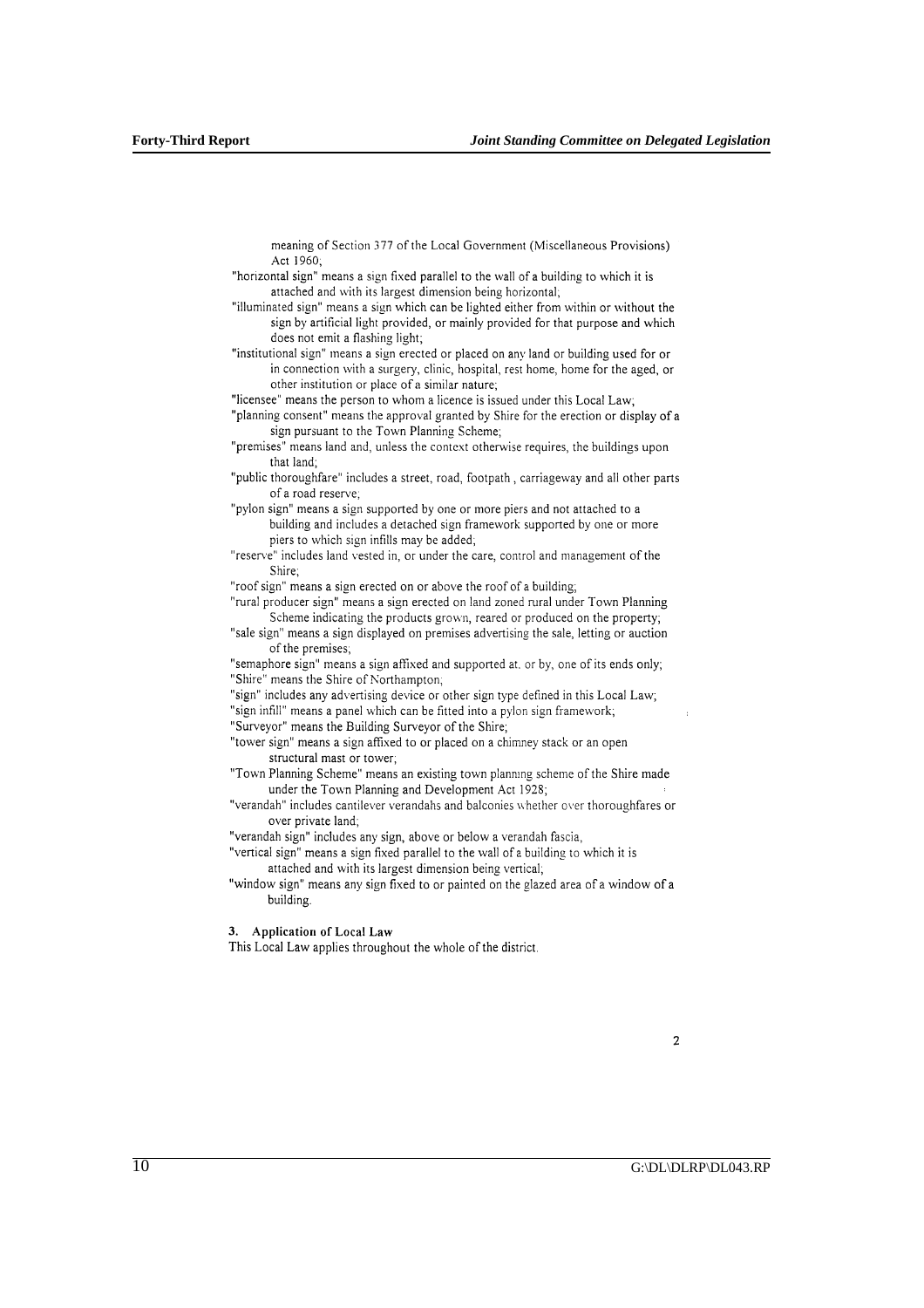## 4. Sign Standards

All signs or advertising devices (including an exempt sign) erected or displayed within the district shall-

- a) be securely fixed to any structure which supports it;
- b) be structurally sound and capable of withstanding any forces to which it would be reasonably subjected to without collapsing, deforming or moving from the position on which it was erected or displayed;
- c) be constructed and erected to the satisfaction of the Surveyor;
- d) not be erected or displayed in a position so as to obstruct the passage of or so as to create a hazard for vehicles or pedestrians;
- e) comply with the regulation 301(4) of the Road Traffic Code 1975;
- f) not be erected or displayed in a position that in the opinion of the Shire adversely affects the local amenity;

g) not be erected or displayed in a position that significantly obstructs or impedes all or part of a view of a river, the sea or other place or feature which in Council's opinion is of significance to the district;

- h) be maintained in good order and a clean condition;
- i) other than a business direction sign, be erected or displayed directly on the premises the subject of the planning consent or licence granted under this Local Law;
- j) not be affixed to a street tree.

## 5. Prohibited Signs

- $5.1$ Clause 5.2 does not apply to an exempt sign.
- $5.2$ No sign or advertising device shall be erected or displayed unless it is the subject of:
	- a) a current planning consent; and
	- b) a current licence granted under this Local Law.

#### 6. Exempt Signs

An exempt sign for the purpose of this Local Law is-

- a) any sign which is classified as exempt under a Town Planning Scheme;
- b) any sign which is the subject of an existing approval made prior to the date of effect of this Local Law;

3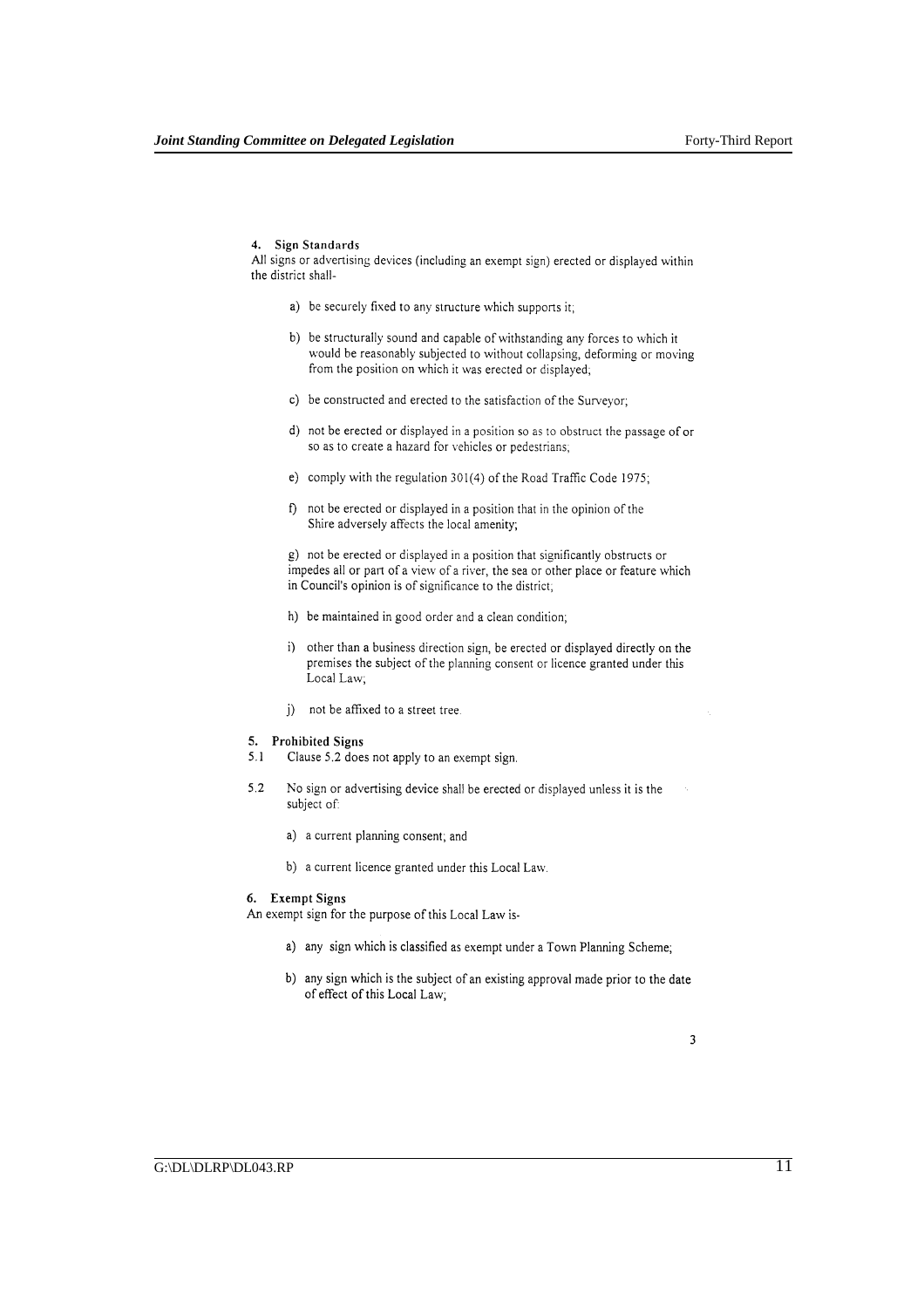- c) any advertisement affixed to or painted on a shop window by the occupier of the shop and relating to the business carried on in the shop.
- d) any sign within a building;
- e) any building name sign on residential flats or home units which has a single line of letters not exceeding 300mm in height, fixed to the facade of the building;
- f) any newspaper poster;
- g) a rural producer sign.

## 7. Applications for Licences

- $71$ An application for a licence under this Local Law shall be made in the form set out in the First Schedule to this Local Law.
- $7.2$ An application for a licence in respect of a sign shall be accompanied by a plan drawn at a scale to the satisfaction of the Surveyor showing the position, design, method of construction, colours to be used on and the method of illumination of the sign for which the licence is sought
- $7.3$ An applicant for a licence shall furnish, in writing, any further particulars as required by the Shire to enable the application to be considered.

#### 8. Approval of Application

- In accordance with this Local Law, the Shire may approve or refuse to  $8.1$ approve an application for a licence.
- 82 The Shire may impose any conditions it thinks fit upon its approval of an application for a licence, including a condition limiting the period within which the sign must be erected or displayed.
- $8.3$ The licensee shall comply with any conditions imposed under clause 8.2.
- 8.4 A licence shall be in the form set out in the Second Schedule to this Local Law.
- 8.5 Prior to the issuing of a licence by the Shire, the applicant must pay the fee determined by the Council under Clause 10 in respect of that licence.

## 9. Alteration of Sign

A licensee shall not alter a sign unless, prior to altering the sign:

- a) the licensee has applied under the provisions of this Local Law for a new licence for the sign as altered; and
- b) the Shire has approved the application.

## $\overline{\mathbf{4}}$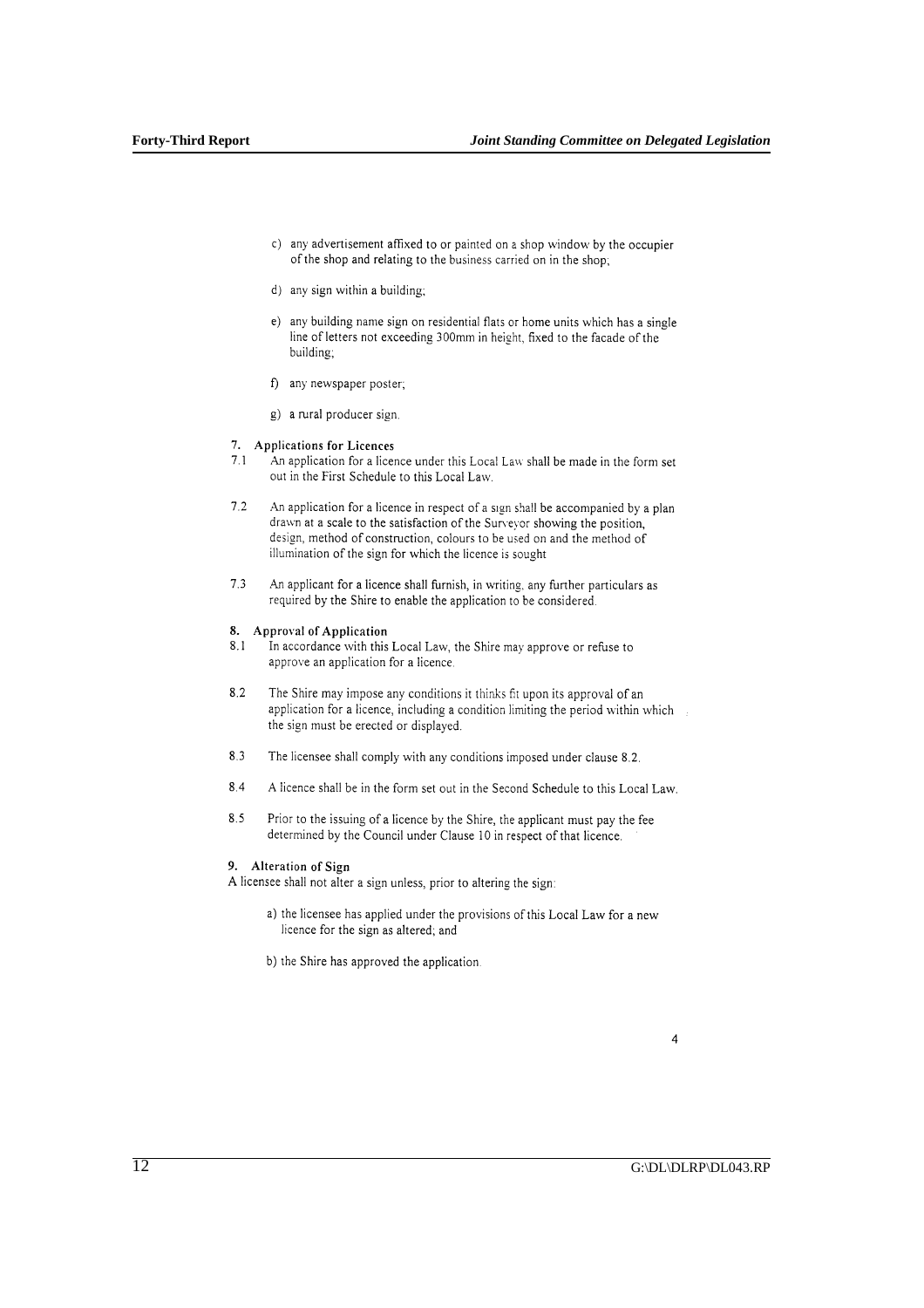## 10. Licence Fees

The Council may determine by resolution from time to time, the fees payable on the issue of any licence under this Local Law and the fees may vary with the type of licence issued.

#### 11. Licence Numbers

- $111$ A licensee shall cause to be painted or stencilled on the face of the sign the licence number in figures of at least 25mm in height.
- $11.2\,$ The Shire may exempt a licensee from compliance with clause 11.1.

## 12. Licence to be Produced

The owner or occupier of premises on which a sign is erected or displayed shall, on demand by the Shire or an authorised Officer of the Shire, produce the licence for inspection.

#### 13. Revocation of Licence

- 13.1 This clause is subject to Division 1 of Part 9 of the Act.
- 13.2 Where a licensee is found guilty of an offence against this Local Law the Shire may revoke her or his licence by a written notice to that effect given to the licensee.
- 13.3 A licence shall be revoked when the notice is given to the licensee.
- 13.4 Unless the licensee appeals against the revocation of her or his licence under section 9.7 of the Act, the licensee shall remove, or cause the sign the subject of the revoked licence to be removed as soon as practicable, and, in any event, within 28 days from the date of revocation.

## 14. Sign Designs

- $14.1$ Every sign shall be designed to be compatible with the proposed surroundings, including buildings, landscaping and other signs
- 14.2 Every sign attached to buildings shall be incorporated into the architectural features of the building in placement, style, proportions, materials and finish and shall be designed, constructed, finished, installed and professionally maintained.

## 15. Bill Posting

- 15.1 This clause does not apply to:
	- a) an advertisement affixed to, or painted on a shop window by the occupier of the shop and relating to the business carried on in the shop; or
	- b) any sign within a building
- 15.2 A person shall not post a bill or paint, stencil, place or affix an advertisement on a street or on a building, structure, fence, wall, sign, post, blind or awning.

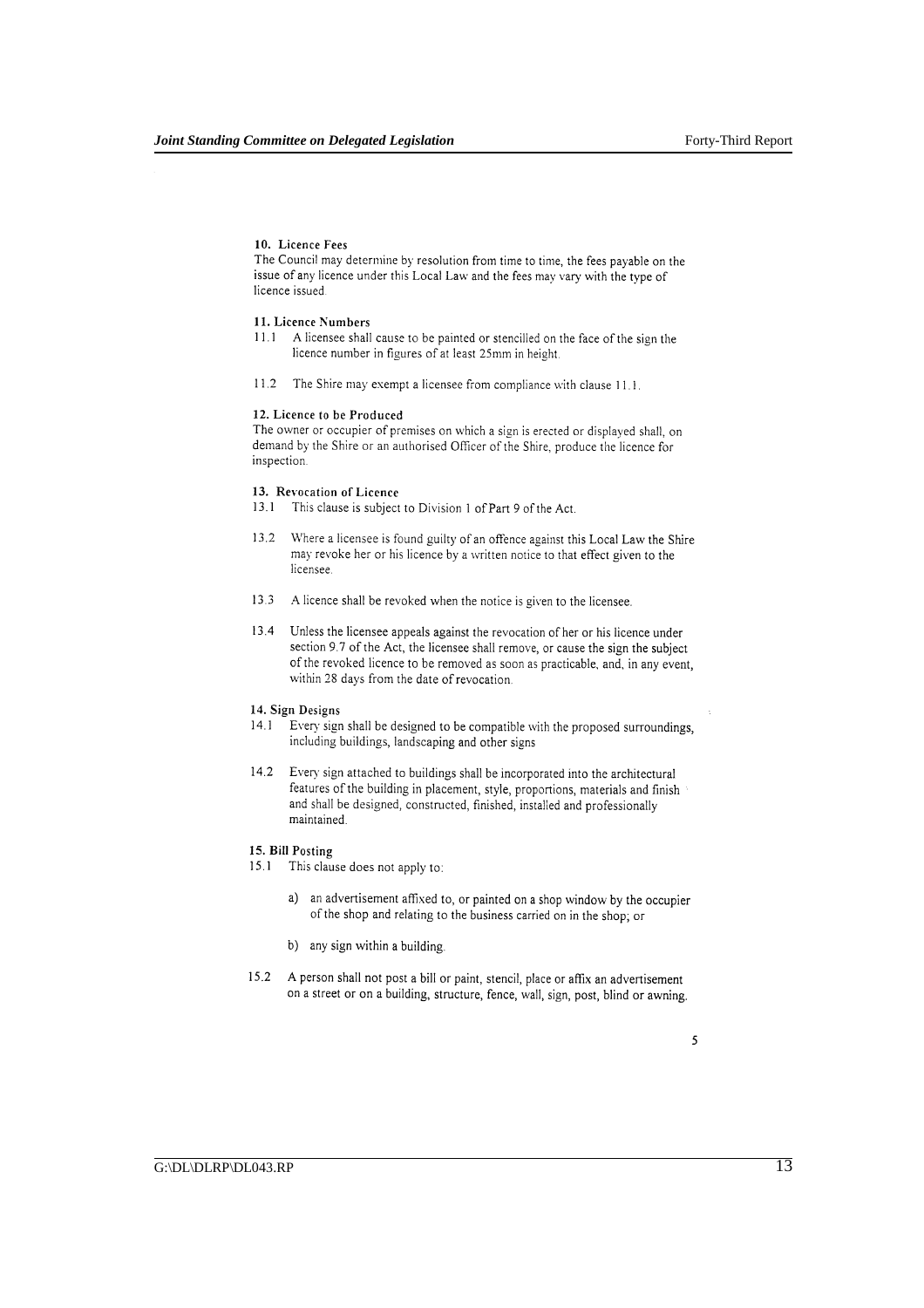## 16. Information on Signs

Every sign shall contain the following information only -

- a) the name of the occupier;
- b) the business carried on in the premises;
- c) the occupier's telephone number;
- d) a description of the goods sold or offered for sale in the premises to which the sign is affixed or to which it relates;
- e) any other matter specifically approved by the Shire.

#### 17. Business Direction Signs

- 17.1 The Shire may erect, on the application of a person, a business direction sign.
- 17.2 A business direction sign shall:
	- a) be 200mm wide;
	- b) have a maximum length of 1 metre;
	- c) bear white letters 160 mm high on a blue background; and
	- d) bear a description of the nature of the business which has been approved by the Shire.
- $17.3$ An applicant for a business direction sign shall pay to the Shire all costs associated with the provision and installation of that sign.

## 18. Temporary Licences

- Notwithstanding anything contained in this Local Law, the CEO may issue a  $18.1$ temporary licence for the display of an advertisement of a meeting, charitable function, art or cultural activity, or other event of public interest.
- 18.2 An application for a temporary licence shall be made to the CEO in the form contained in the Third Schedule to this Local Law.
- 18.3 The CEO may impose any conditions he or she thinks fit upon the issue of a temporary licence, and the licensee shall comply with these conditions.
- 18.4 It is a condition of every temporary licence that the licensee shall cause the advertisement to which it relates to be removed not later than 48 hours after the conclusion of the meeting, function, activity or event of public interest.

6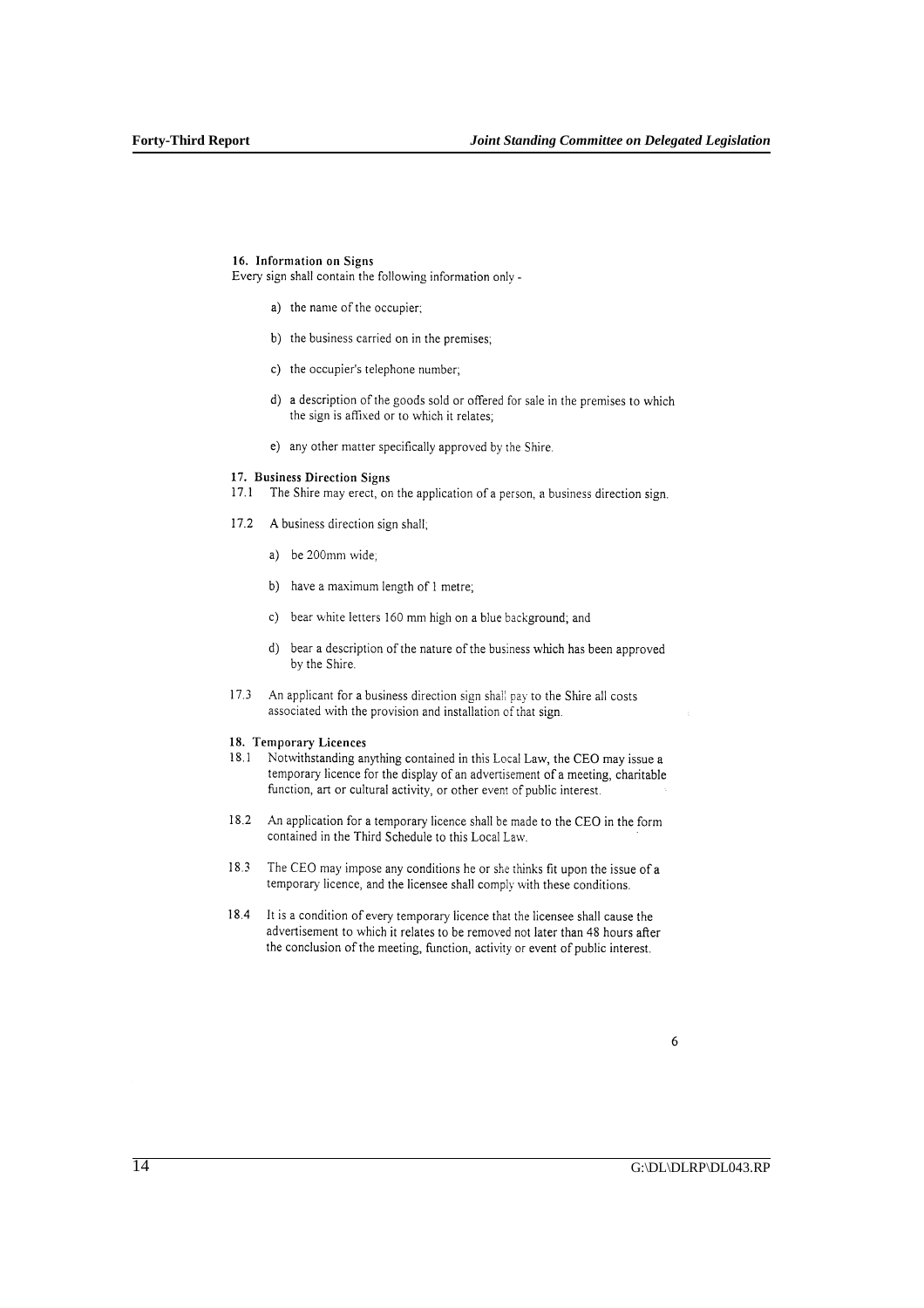### 19. Fly Posting

- 19.1 No person shall fly post at any place or location within the district.
- Where a person is alleged to have committed an offence against this Local Law 19.2 in respect of fly posting, the person authorising the advertisement shall be deemed to be the person who committed the offence.

## 20. Development Signs

A development sign shall be removed from the site within 2 years from the date of the licence or when 80 per cent of the lots in the subdivision have been sold, whichever is the sooner.

## 21. Hoardings

No person shall erect or display a hoarding at any place or location within the district.

#### 22. Horizontal Signs

22.1 A horizontal sign shall -

- a) be fixed parallel to the wall of the building to which it is attached;
- b) not project more than 150mm from the wall to which it is attached; and
- c) conform to the following table:

| Minimum Distance of Sign above Street | Maximum Depth of Sign |
|---------------------------------------|-----------------------|
| Less than 7.5m                        | 600mm                 |
| 7.5m to 9m                            | 750mm                 |
| 9m to 12m                             | $1000$ mm             |

 $22.2$ There shall be not more than one line of horizontal signs on any elevation.

### 23. Illuminated Signs

Every illuminated sign shall -

- a) have any boxing or casing in which it is enclosed constructed of incombustible material,
- b) where comprising glass (other than fluorescent tubing) have the glass so protected as to prevent its falling into a public place in the event of breakage,
- c) have its electrical installation constructed and maintained to the satisfaction of the appropriate electricity supply authority and in accordance with any written law with respect to the construction and maintenance of electrical installations for illuminated signs;
- d) be maintained to operate as an illuminated sign;

 $\boldsymbol{7}$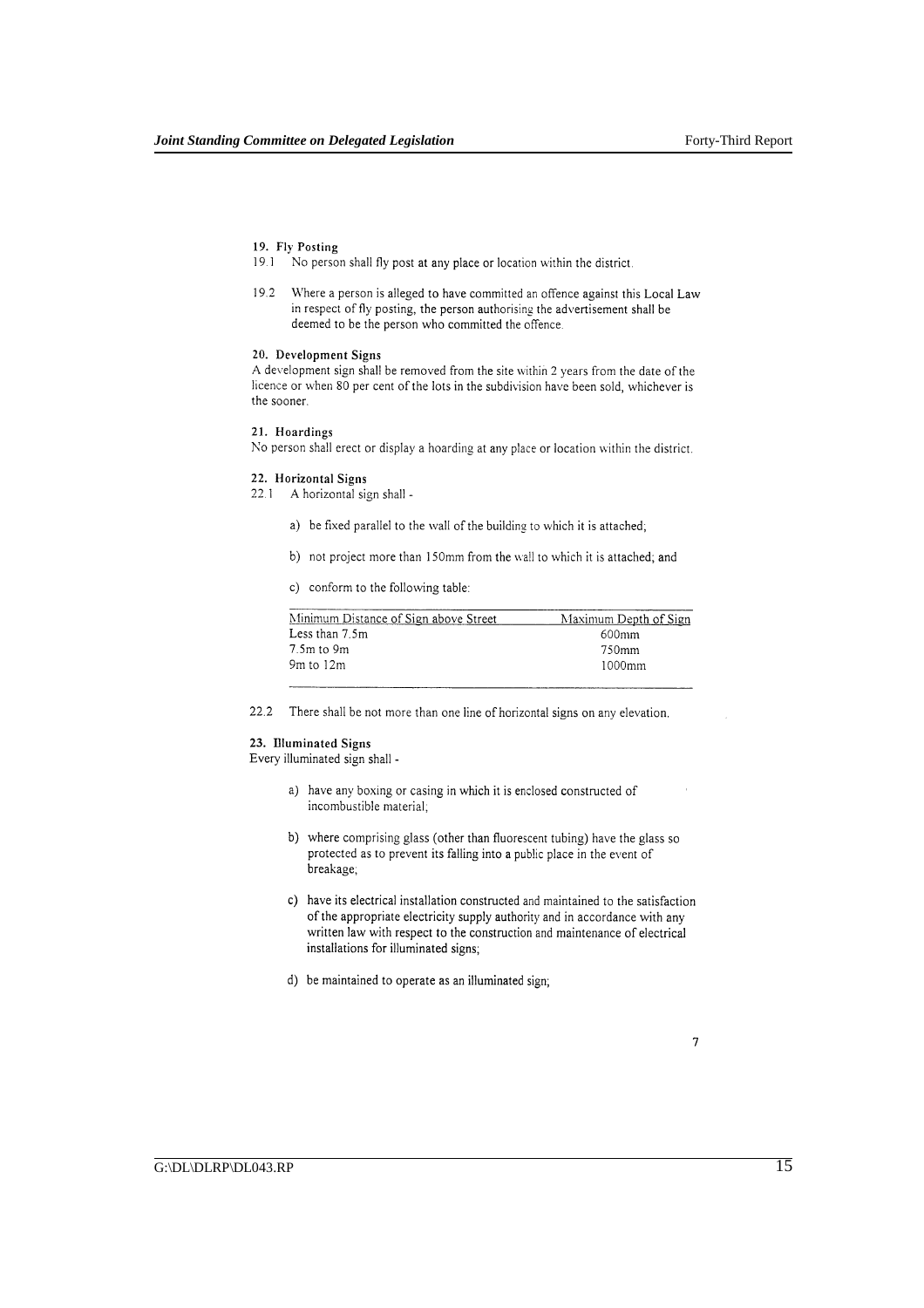- e) not have a light of such intensity as to cause annoyance to the public or be a traffic hazard; and
- f) not emit a flashing light.

## 24. Information Panels

The Shire may provide tourist or other information panels or bays of varying sizes and charge fees for the inclusion of advertisements in such panels or bays.

- 25. Pylon Signs
- 25.1 A pylon sign shall
	- a) not have any part more than 6000mm above the level of the ground immediately below it;
	- b) not exceed 4sqm in area unless approved by the Shire;
	- c) be supported on one or more piers or columns of brick, stone, concrete, timber or steel of sufficient size and strength to support the sign under all conditions:
	- d) not be within 2000mm of the side boundaries of the lot on which it is erected unless the lot on which the pylon sign is erected abuts an intersecting street or right-of-way, where the Shire may authorise the erection of the sign at a distance less than 2000mm;
	- e) not have any part less than 6000mm from any part of another sign erected on the same lot.
- $25.2$ Where pylon signs are to be erected on a lot on which a factory tenement building or small shops are erected or are to be erected the Shire may require all the pylon signs to be incorporated into one sign in which case:
	- a) all of the constituent or infill signs are of an equal size; and
	- b) one constituent or infill sign is provided for each business, shop or unit on the lot.

### 26. Roof Signs

A roof sign shall comply with the following table -

| Height of Main Building above Ground<br>level at Point where Sign is to be fixed | Maximum Height of Sign |  |  |
|----------------------------------------------------------------------------------|------------------------|--|--|
| 4m and under 5m                                                                  | 1250mm                 |  |  |
| 5m and under 6m                                                                  | 1800mm                 |  |  |
| 6m and under 12m                                                                 | 3000mm                 |  |  |

<sup>8</sup>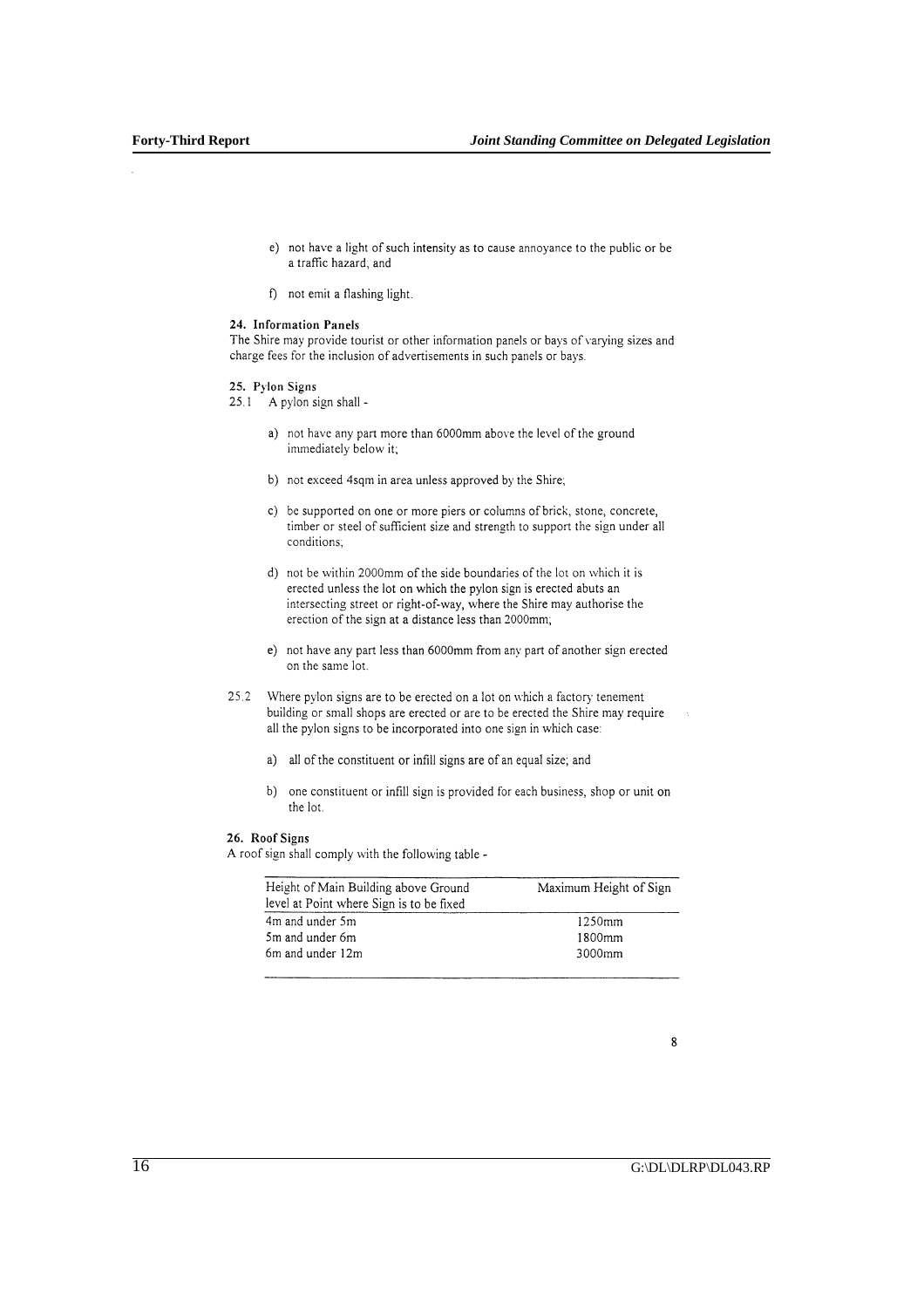## 27. Rural Producer Signs

- 27.1 A rural producer sign shall
	- a) not indicate or display any matter otherwise than for the purpose of indicating the products grown, reared or produced on the property on which the sign is erected;
	- b) be erected within the boundaries of the property; and
	- c) not exceed 2sqm in area.

### 28. Verandah Signs

- 28.1 Signs On Verandah Fascias: A sign fixed to the fascia of a verandah shall
	- a) shall not exceed 600mm in depth; and
	- b) shall not project beyond the fascia.
- 28.2 Signs under Verandahs: A sign under a verandah shall
	- a) not exceed 2500mm in length or 400mm in depth;
	- b) be fixed at right angles to the front wall of the building before which it is erected except on a corner of a building at a street intersection where the sign may be placed at an angle with the wall so as to be visible from both streets; and
	- c) be so placed that the centre of its base longitudinally is equidistant from the outer edge of the verandah and the vertical plane of the shop front directly opposite the end of such sign.

#### 29. Vertical Signs

- 29.1 A vertical sign shall
	- a) not project more than 50mm from the face of the building to which it is attached;
	- b) not be within 600mm of either end of the wall to which it is attached;
	- c) be of a height of at least twice its width;
	- d) not be placed on a corner of building, except at a street intersection where it may be placed at an angle with the walls so as to be visible from both streets;
	- e) not exceed 750mm in width exclusive of the back projection; and
	- f) not exceed 2sqm in total area on premises being a shop or office or both.

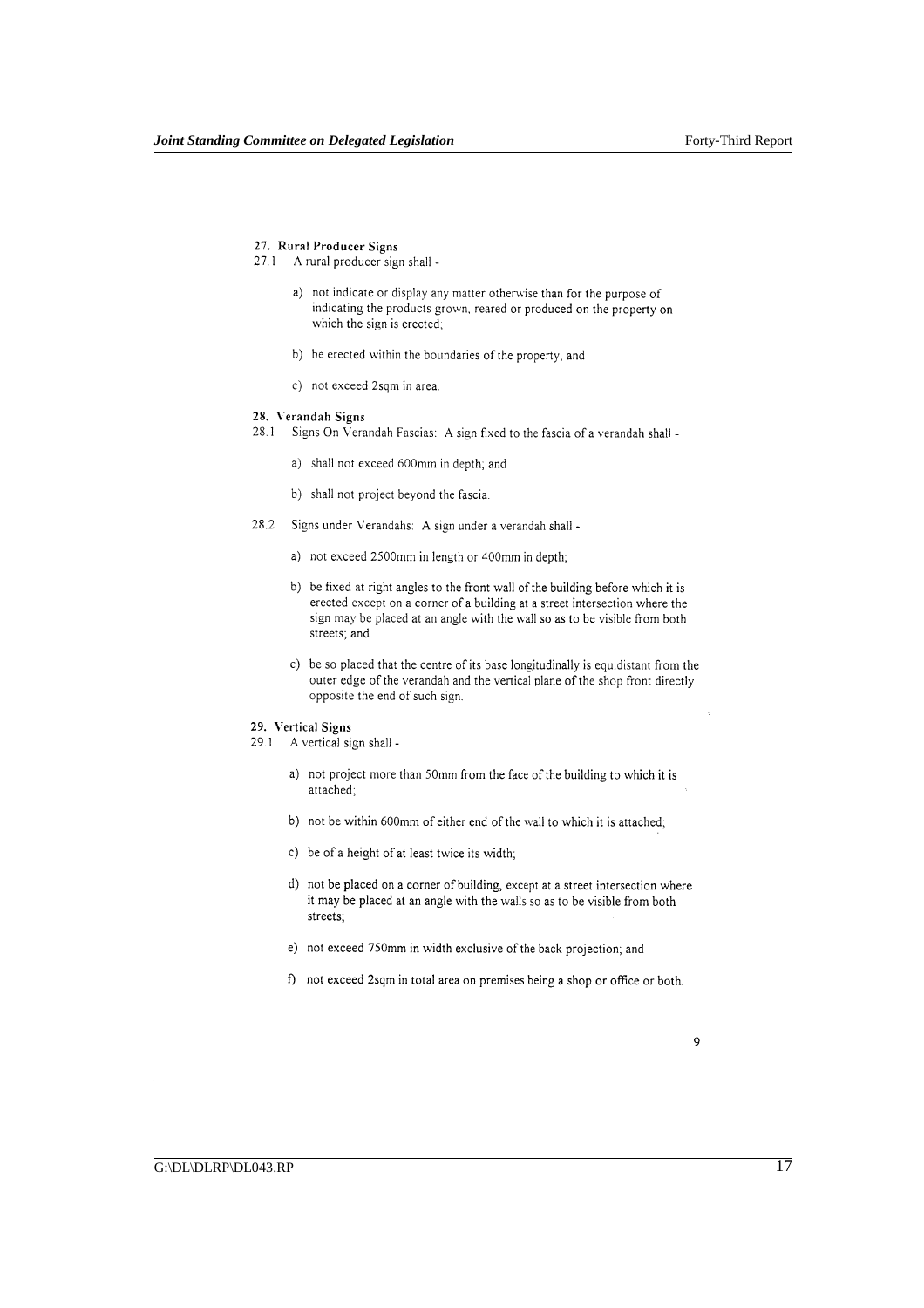## 30. Municipal Heritage Inventory

The Shire shall consider the recommendations contained within the municipal heritage inventory and place conditions on issuing a licence for any property identified on the inventory

## 31. State Register of Heritage Places

The Shire shall consider the recommendations of the Heritage Council of Western Australia and place conditions on issuing a licence for any property classified on the State Register of Heritage Places.

## 32. Notice

In addition to any other power conferred by this Local Law, the Shire may give to the owner or occupier of any premises on which any sign is erected, affixed or maintained, contrary to this Local Law, notice to remove the sign within such time as may be specified in the notice; and any person failing to comply with the terms of a notice served pursuant to this Local Law commits an offence.

#### 33. Public Places

- $33.1$ An Officer authorised by the Shire may remove to a place nominated by the Shire any sign, hoarding or sign board placed on or erected or displayed in contravention of this Local Law on any public thoroughfare or other place vested in, or under the care, control and management of the Shire.
	- 33.2 The Shire may, without being liable in damages or otherwise, store or dispose of any sign, hoarding or sign board removed under clause 33.1, and may reinstate the public thoroughfare or place from which the sign, hoarding or sign board was removed.
	- 33.3 The Shire may recover both the costs of removing, storing or disposing of a sign, hoarding or sign board and the costs of re-instating the public thoroughfare or place from the person who erected or displayed, or caused to be erected or displayed, the sign, hoarding or sign board.

## 34. Offences

Any person who fails to do any act required to be done under this Local Law, or who does any act in contravention of this Local Law commits an offence.

## 35. Penalties

Any person convicted of an offence against this Local Law is liable to -

- a) a penalty not exceeding \$2000; and
- b) a daily penalty not exceeding \$50.

 $10$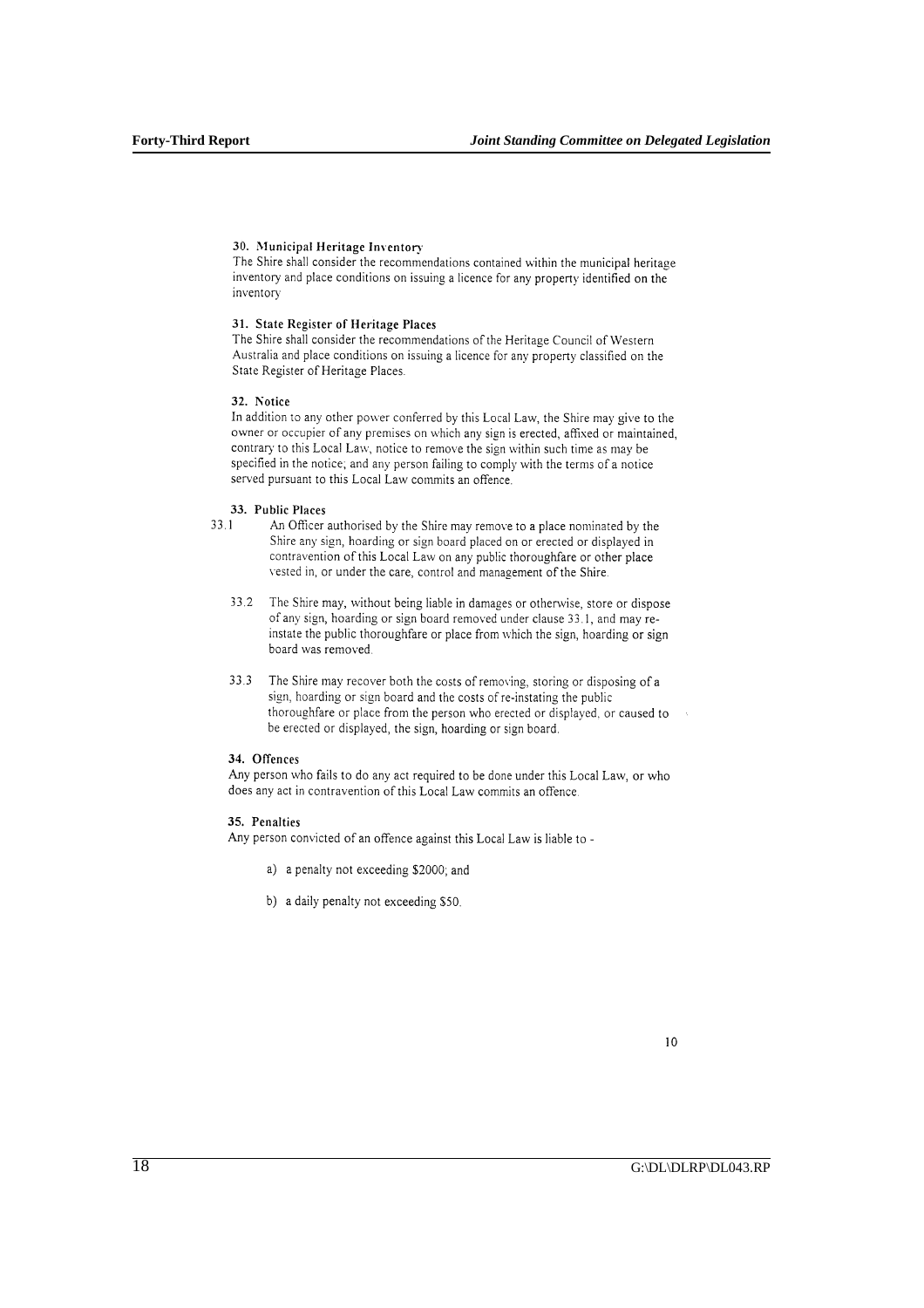## FIRST SCHEDULE

## Shire of Northampton

## **LOCAL LAW RELATING TO SIGNS**

## APPLICATION FOR A SIGN LICENCE

| 3. Details of Proposed Sign: |                                                                                   |  |
|------------------------------|-----------------------------------------------------------------------------------|--|
|                              |                                                                                   |  |
|                              |                                                                                   |  |
|                              | Height_____________(mm)Width____________(mm)Depth_________(mm)                    |  |
|                              |                                                                                   |  |
|                              |                                                                                   |  |
|                              |                                                                                   |  |
|                              |                                                                                   |  |
|                              |                                                                                   |  |
|                              | 4. Premises on which Sign is to be Erected                                        |  |
|                              |                                                                                   |  |
| Illuminated: Yes/No          |                                                                                   |  |
|                              | The Applicant abovementioned applies for the issue of a licence in respect of the |  |
| abovementioned sign.         |                                                                                   |  |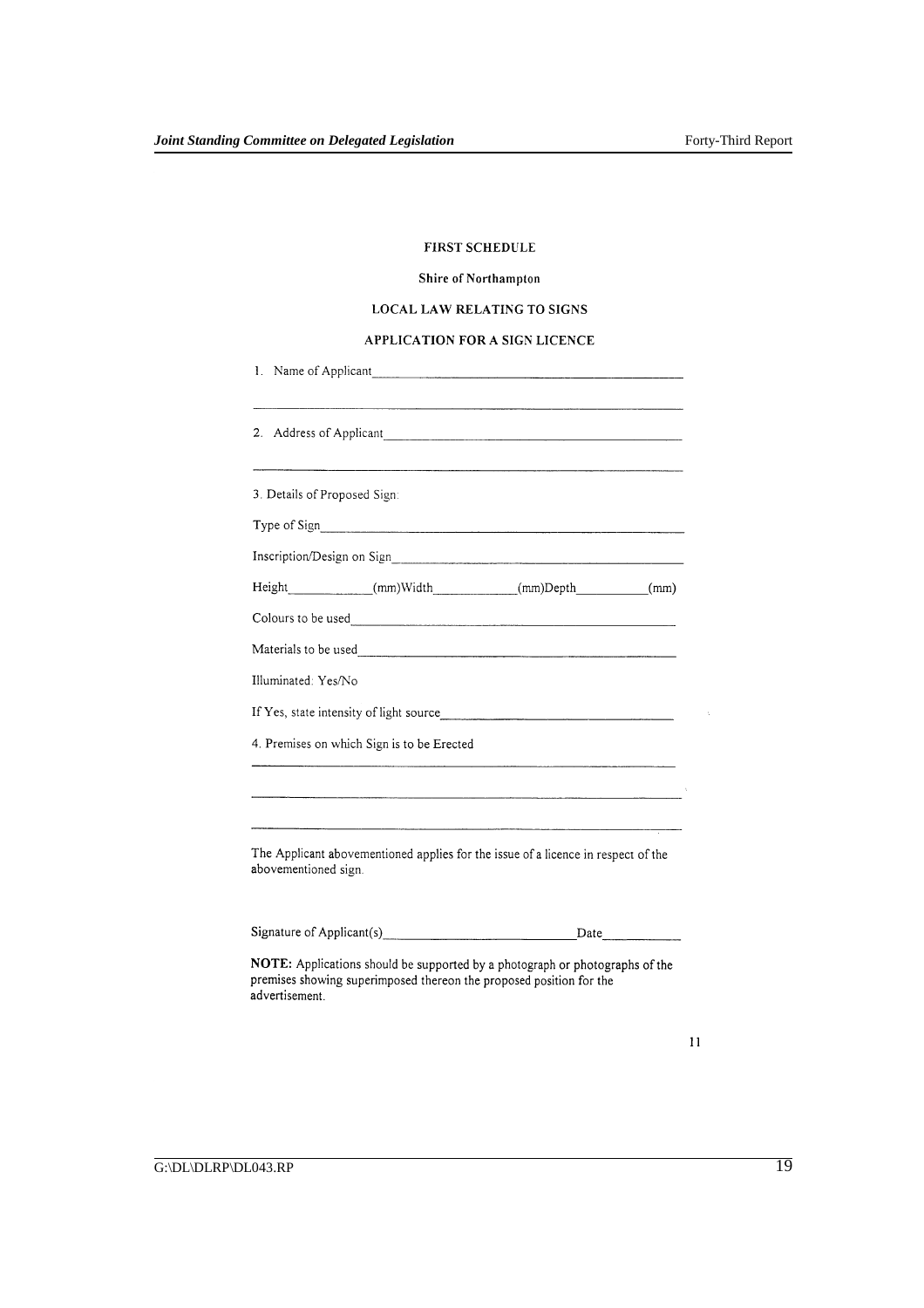## **SECOND SCHEDULE**

## Shire of Northampton

## LOCAL LAW RELATING TO SIGNS

## SIGN LICENCE

 $\sigma$ f

is licensed to erect and maintain a sign on the premises specified below subject to compliance with the Local Law relating to Signs.

Type of Sign

Premises on which Sign is to be Erected

Conditions of Licence

 $\label{eq:2.1} \mathcal{L}(\mathcal{L}^{\text{max}}_{\text{max}}) = \frac{1}{\sqrt{2\pi}}\sum_{i=1}^{N} \frac{1}{\sqrt{2\pi}}\sum_{i=1}^{N} \frac{1}{\sqrt{2\pi}}\sum_{i=1}^{N} \frac{1}{\sqrt{2\pi}}\sum_{i=1}^{N} \frac{1}{\sqrt{2\pi}}\sum_{i=1}^{N} \frac{1}{\sqrt{2\pi}}\sum_{i=1}^{N} \frac{1}{\sqrt{2\pi}}\sum_{i=1}^{N} \frac{1}{\sqrt{2\pi}}\sum_{i=1}^{N} \frac{1}{\sqrt{2$ 

Chief Executive Officer

This licence remains valid until any alteration is made to the sign, in which case the licensee must apply for a new licence.

 $12$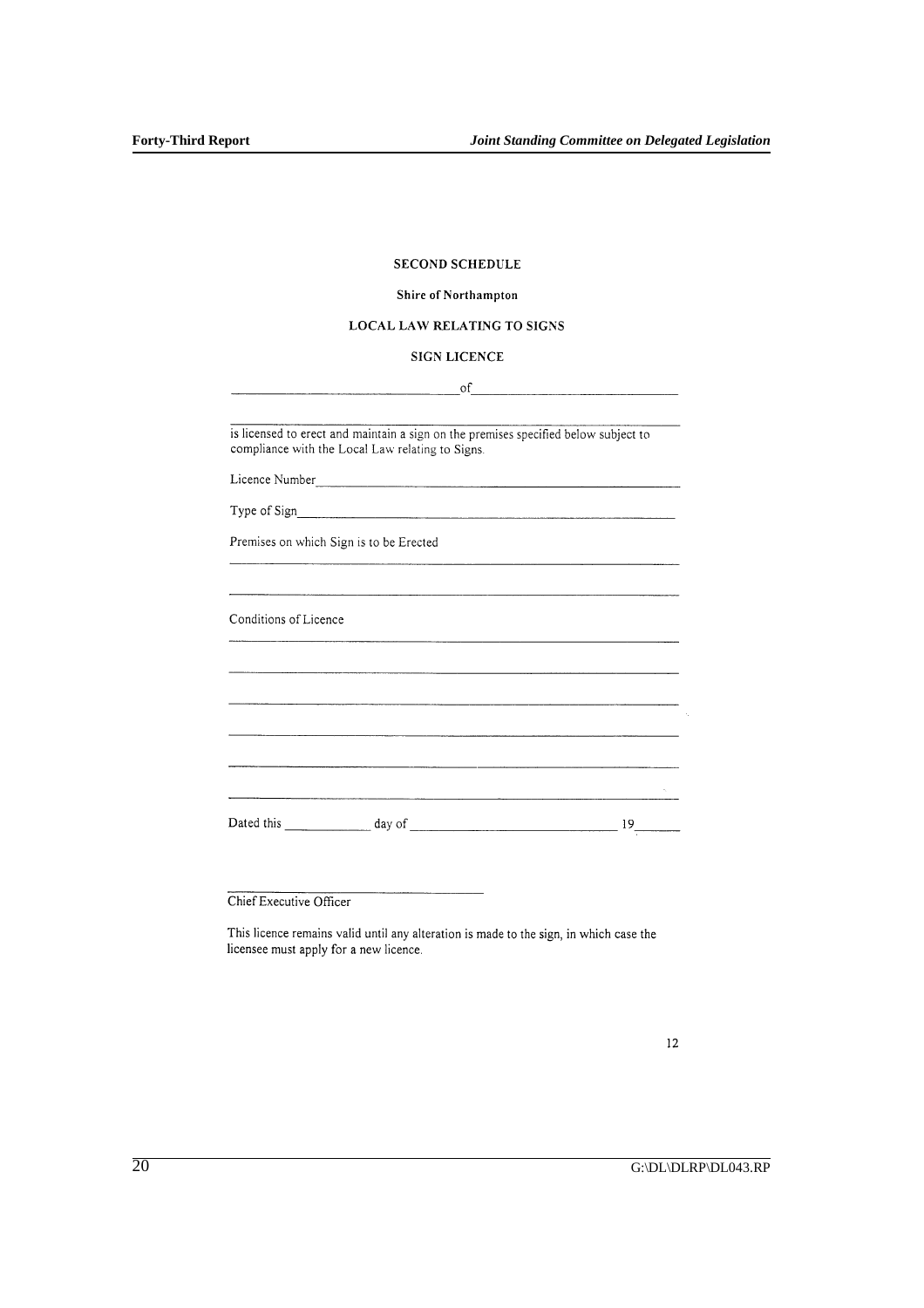## THIRD SCHEDULE

## Shire of Northampton

## LOCAL LAW RELATING TO SIGNS

# APPLICATION FOR A TEMPORARY SIGN LICENCE for the<br>ADVERTISEMENT of a MEETING, CULTURAL ACTIVITY or EVENT of<br>PUBLIC INTEREST

|                              | 1. Name of Applicant                                                                                                                                                         |  |
|------------------------------|------------------------------------------------------------------------------------------------------------------------------------------------------------------------------|--|
|                              |                                                                                                                                                                              |  |
| 3. Details of Proposed Sign: |                                                                                                                                                                              |  |
|                              |                                                                                                                                                                              |  |
|                              |                                                                                                                                                                              |  |
|                              | Height (mm)Width (mm)Depth (mm)                                                                                                                                              |  |
|                              |                                                                                                                                                                              |  |
|                              |                                                                                                                                                                              |  |
| Illuminated: Yes/No          |                                                                                                                                                                              |  |
|                              |                                                                                                                                                                              |  |
|                              | 4. Premises on which Sign is to be Erected                                                                                                                                   |  |
|                              | .<br>1980 - Andrej Bartham, Amerikaansk ferhandse foar de Franse fan de Franse fan de Franse fan de Franse fan de F                                                          |  |
| abovementioned sign.         | The Applicant abovementioned applies for the issue of a licence in respect of the                                                                                            |  |
|                              |                                                                                                                                                                              |  |
|                              | <b>NOTE:</b> Applications should be supported by a photograph or photographs of the<br>premises showing superimposed thereon the proposed position for the<br>advertisement. |  |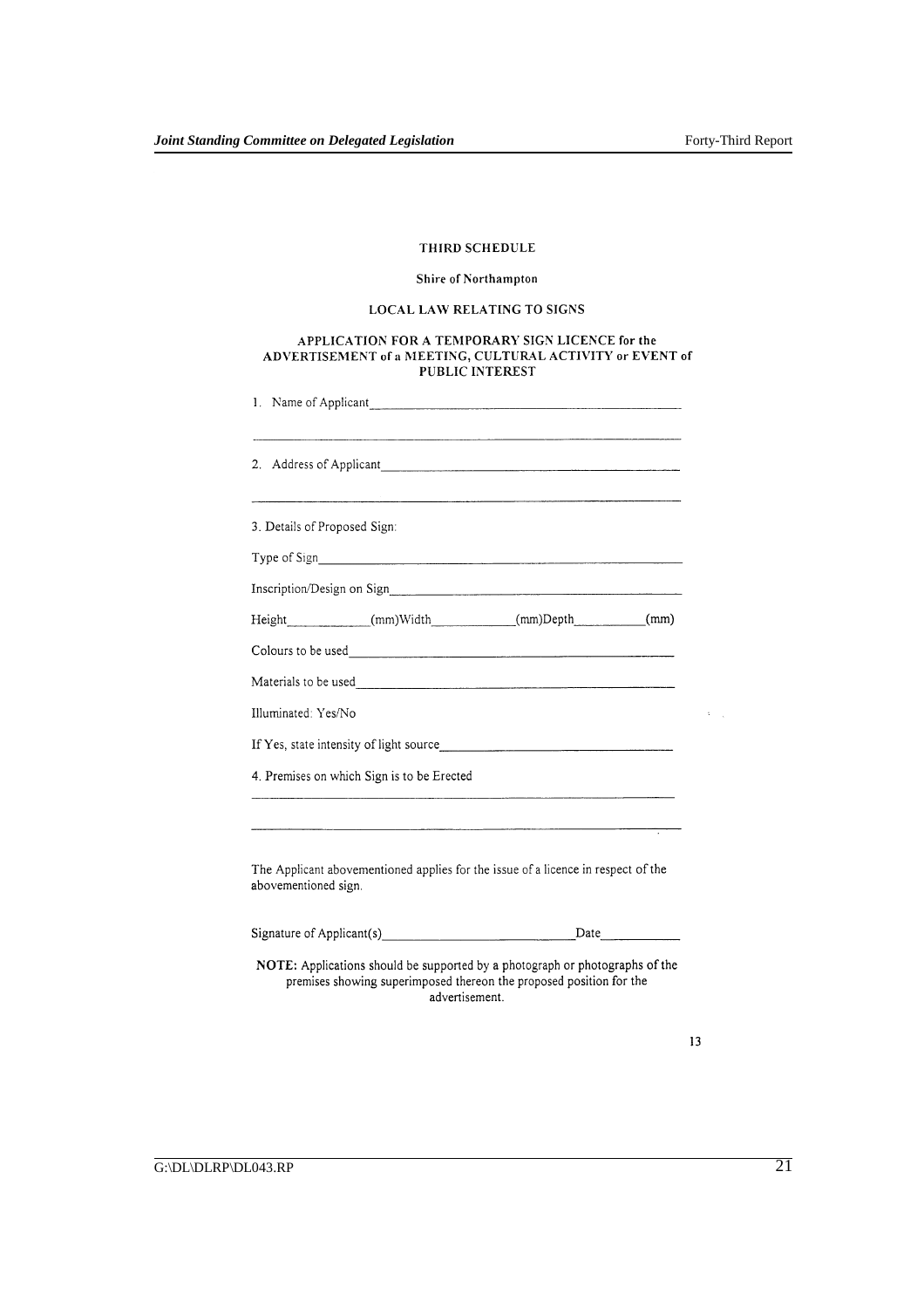| <b>FOURTH SCHEDULE</b> |
|------------------------|
|                        |

## Shire of Northampton

## LOCAL LAW RELATING TO SIGNS

## TEMPORARY LICENCE for the ADVERTISEMENT of a MEETING, CULTURAL ACTIVITY or EVENT of PUBLIC INTEREST

| of                                                                                                                                                                                                                                   |    |
|--------------------------------------------------------------------------------------------------------------------------------------------------------------------------------------------------------------------------------------|----|
|                                                                                                                                                                                                                                      |    |
| is licensed to erect and maintain a sign on the premises specified below subject to<br>compliance with the Local Law relating to Signs.                                                                                              |    |
|                                                                                                                                                                                                                                      |    |
|                                                                                                                                                                                                                                      |    |
| Premises on which Sign is to be Erected                                                                                                                                                                                              |    |
|                                                                                                                                                                                                                                      |    |
| Conditions of Licence<br>,我们的人们也不能在这里,我们的人们也不能在这里,我们的人们也不能在这里的人们,我们也不能在这里的人们,我们也不能在这里的人们,我们也不能在这里的人们,我们也不                                                                                                                            |    |
|                                                                                                                                                                                                                                      |    |
|                                                                                                                                                                                                                                      |    |
|                                                                                                                                                                                                                                      |    |
|                                                                                                                                                                                                                                      |    |
| <u>. Andre al de la componentación de la componentación de la componentación de la componentación de la componentación de la componentación de la componentación de la componentación de la componentación de la componentación </u> |    |
|                                                                                                                                                                                                                                      | 19 |

Chief Executive Officer

This licence remains valid until any alteration is made to the sign, in which case the licensee must apply for a new licence.

 $14$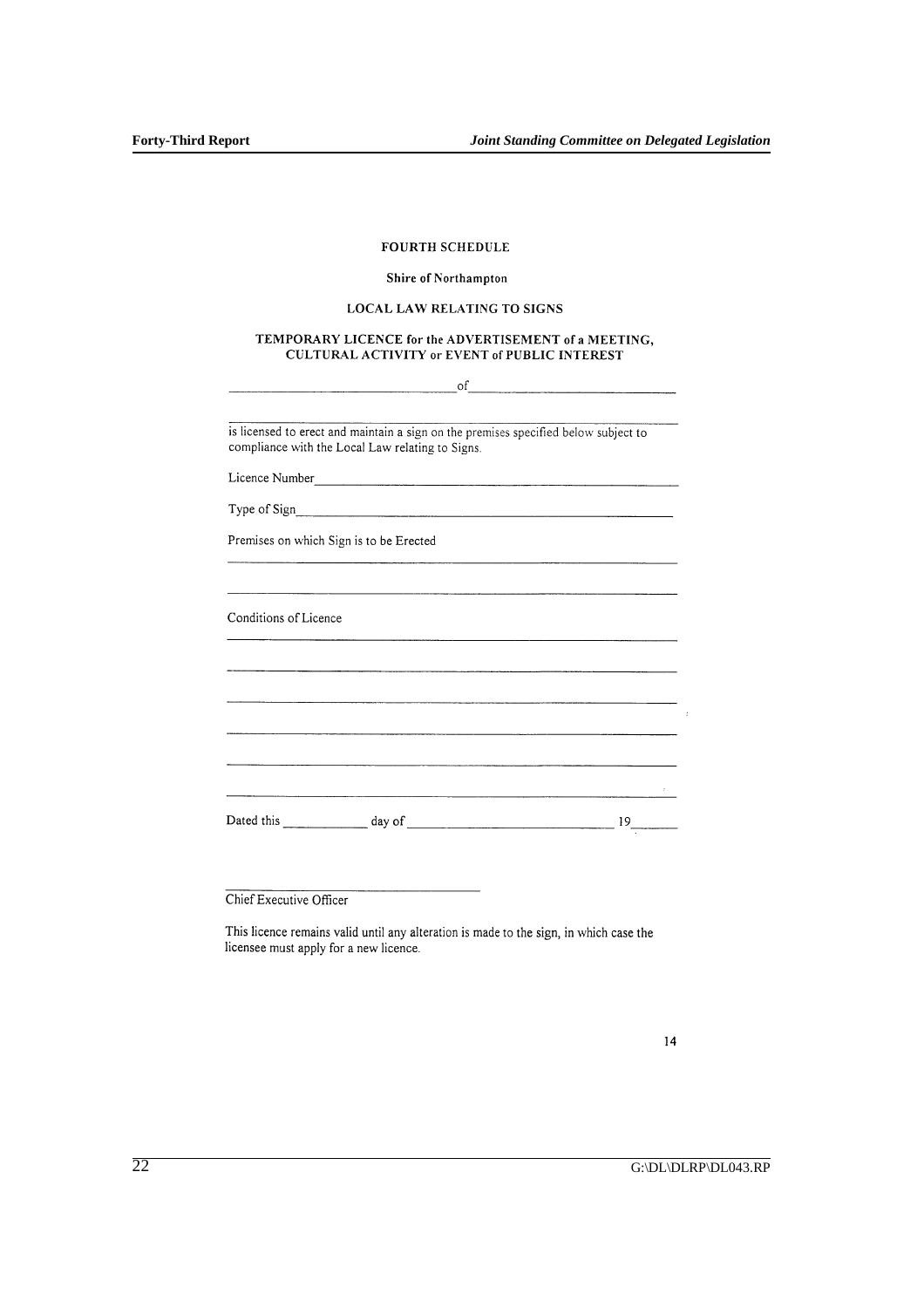The Common Seal of the Shire of Northampton was affixed by authority of a resolution of the Council in the presence of -

E. H. A.

**Shire President** 

G L Keeffe



**Chief Executive Officer** 

15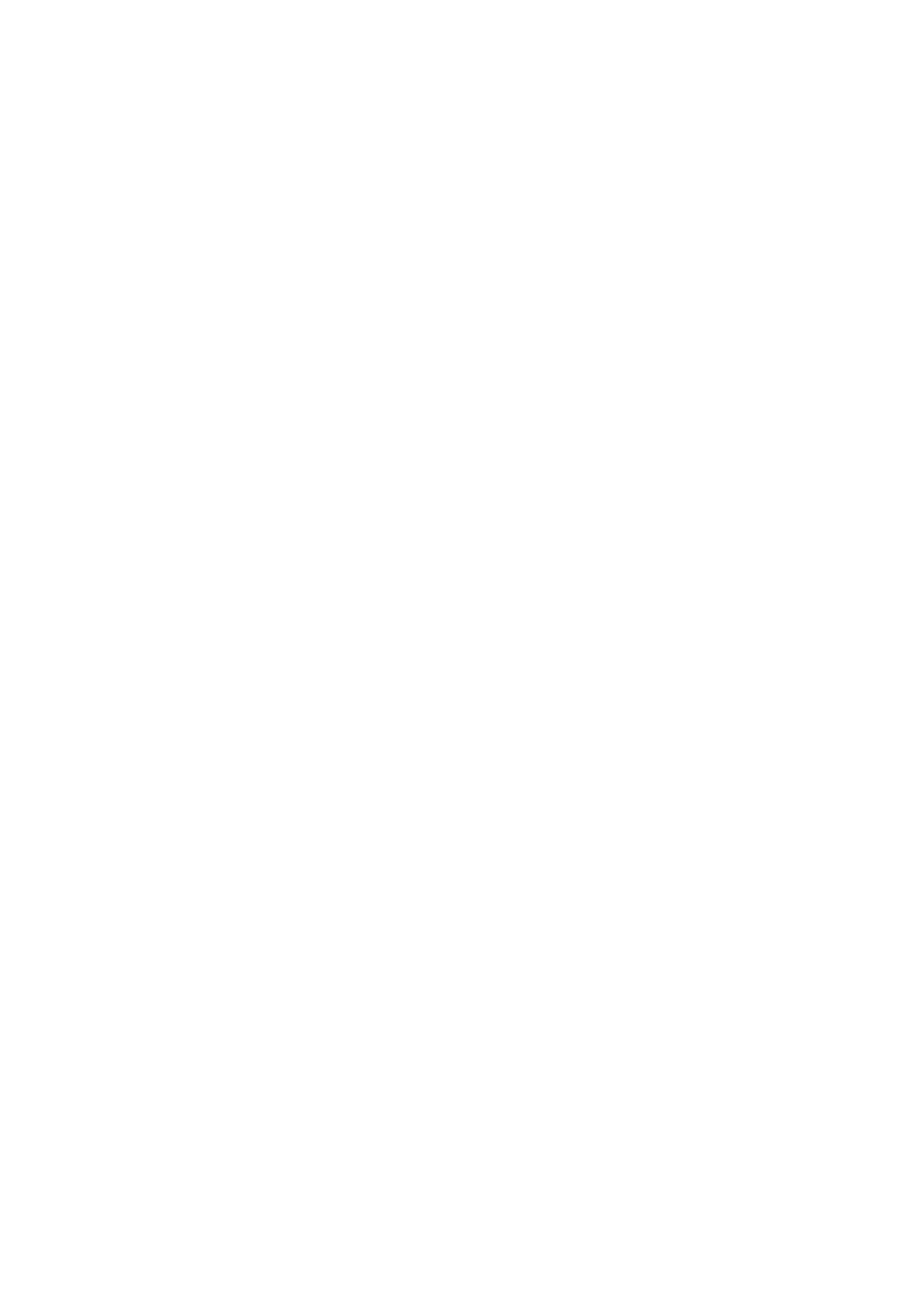## **ANNEXURE B**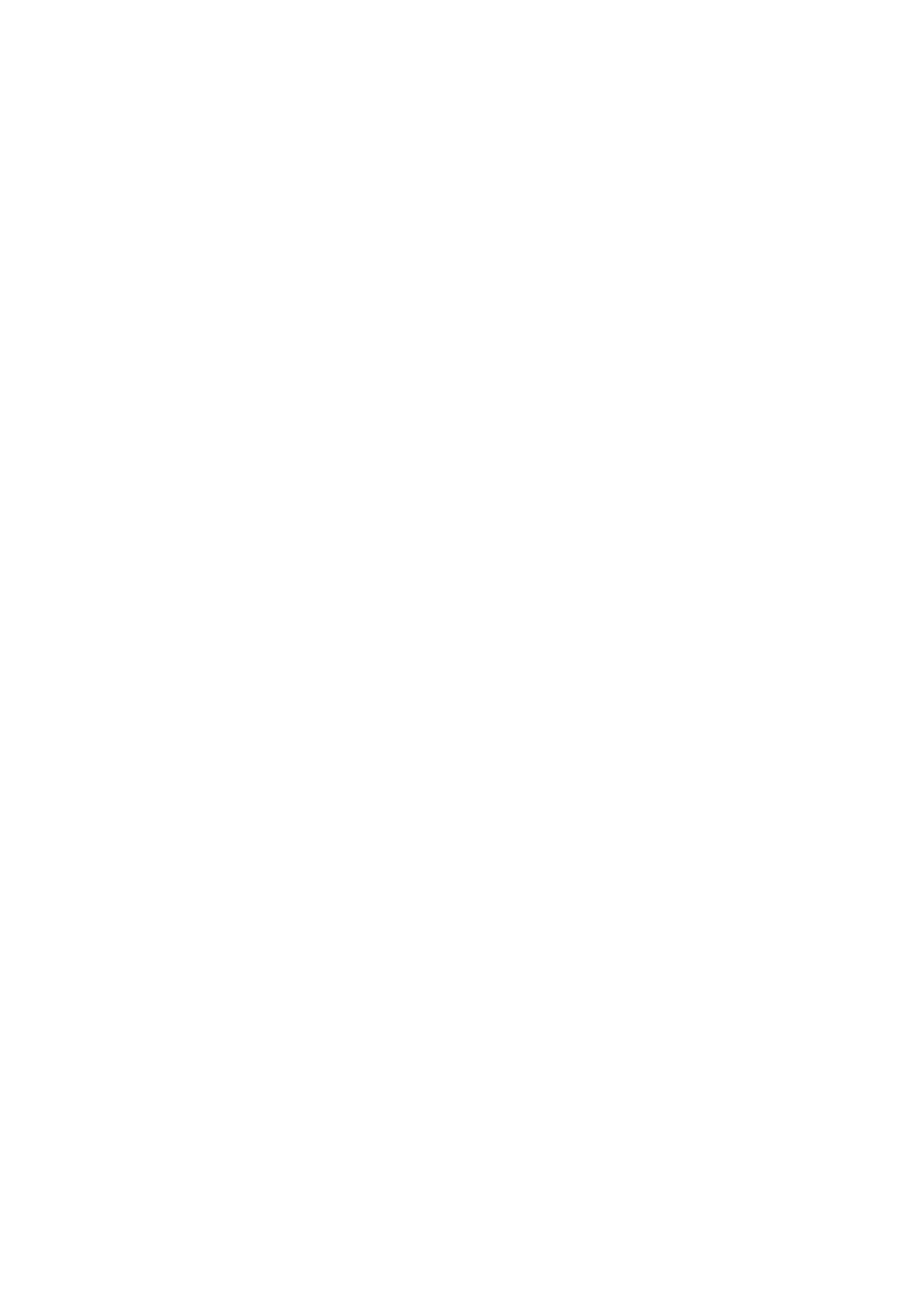

## JOINT STANDING COMMITTEE ON DELEGATED LEGISLATION

Our Ref: 3532/36

19 August 1999

Mr G L Keefe Chief Executive Officer Shire of Northampton PO Box 61 Northampton WA 6535

## By Facsimile: 9934 1072

Dear Mr Keefe

## Shire of Northampton Local Law Relating to Signs

I refer to your letter to the Joint Standing Committee on Delegated Legislation ('Committee') dated 27 May 1999 which enclosed copies of the above Local Law and the explanatory memoranda.

The Committee reviewed the Shire of Northampton Local Law Relating to Signs ("Local Law") at its meeting on Tuesday 17 August 1999 and resolved to move a "protective" notice of motion for disallowance of the Local Law. Notice of motion was given in the Legislative Council that afternoon. The motion will move on Tuesday 24 August 1999.

The Committee has recently undertaken an inquiry at Denmark, Western Australia, into a similar signs local law gazetted on 15 March 1999 by the Shire of Denmark. This local law was "automatically" disallowed by the operation of Standing Order 153(c) when Parliament prorogued on 6 August 1999 and is no longer law. The motion for disallowance in relation to your Local Law was moved to enable this Committee sufficient time to conclude its inquiry and consider the whole issue of local laws made under the Local Government Act 1995 for the regulation of signs and advertisements.

#### G:\DL\DLCR\99081711.DLD

PARLIAMENT HOUSE PERTH WA 6000 TELEPHONE +61 8 9222 7222 FACSIMILE +61 8 9222 7809 E-MAIL(GENERAL OFFICE): council@parliament.wa.gov.au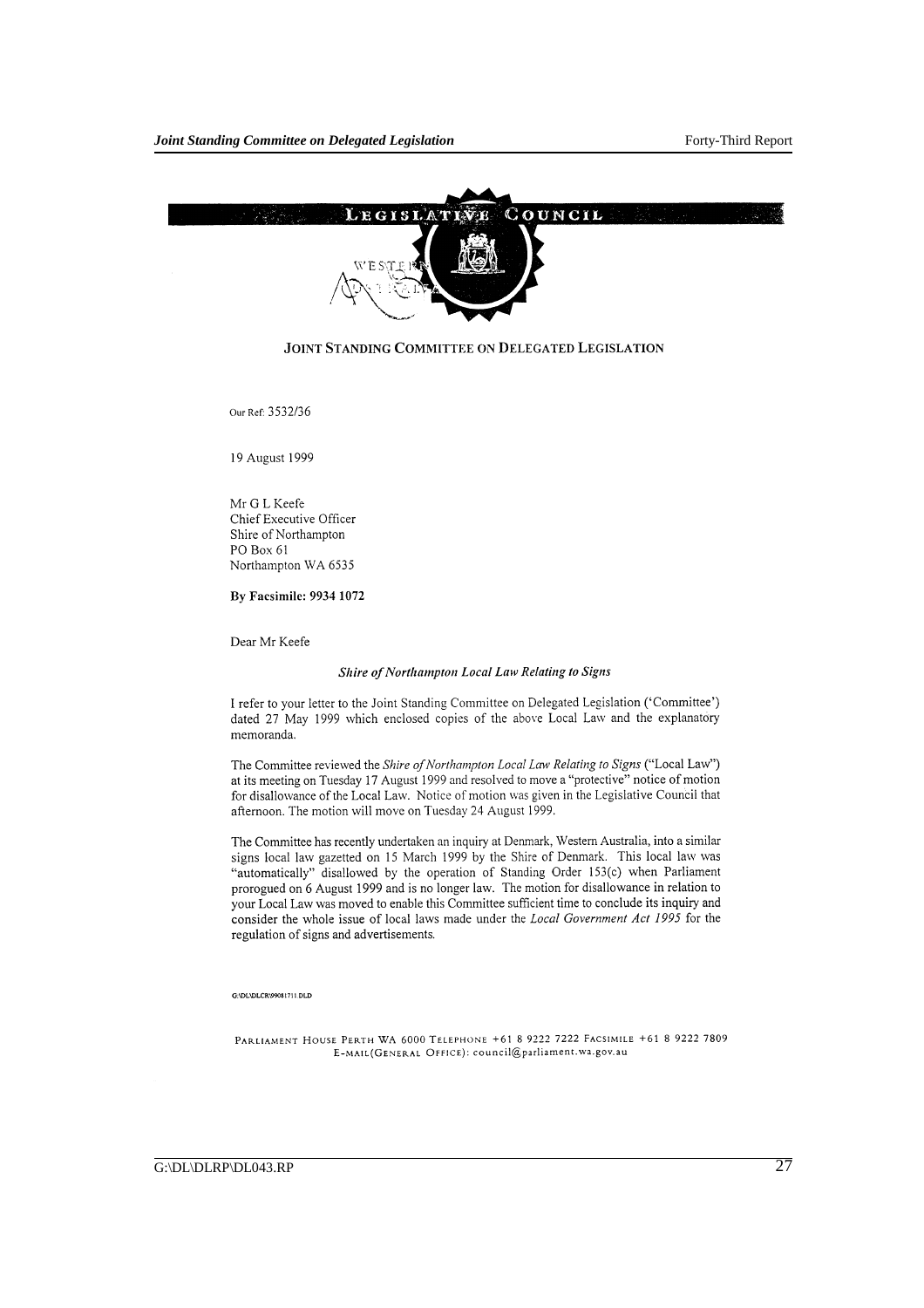It is anticipated that the Committee will report to the House in September 1999 at which time<br>its findings and recommendations will be available for you to consider. The Committee will then also be in a position to properly address your Local Law in detail and advise whether it has any concerns in light of its previous findings and recommendations.

At this stage the motion for disallowance should not be taken as indicating that the Committee has resolved to recommend disallowance of the Local Law. If you have any questions regarding the above, please contact Nigel Pratt, the Committee's Advisory/Research Officer, on 9222 7406.

Yours sincerely

 $\overline{\phantom{0}}$  $\sqrt{2}$ 

Hon. Bob Wiese Chairman Joint Standing Committee on Delegated Legislation

G:\DL\DLCR\99081711.DLD

 $\overline{2}$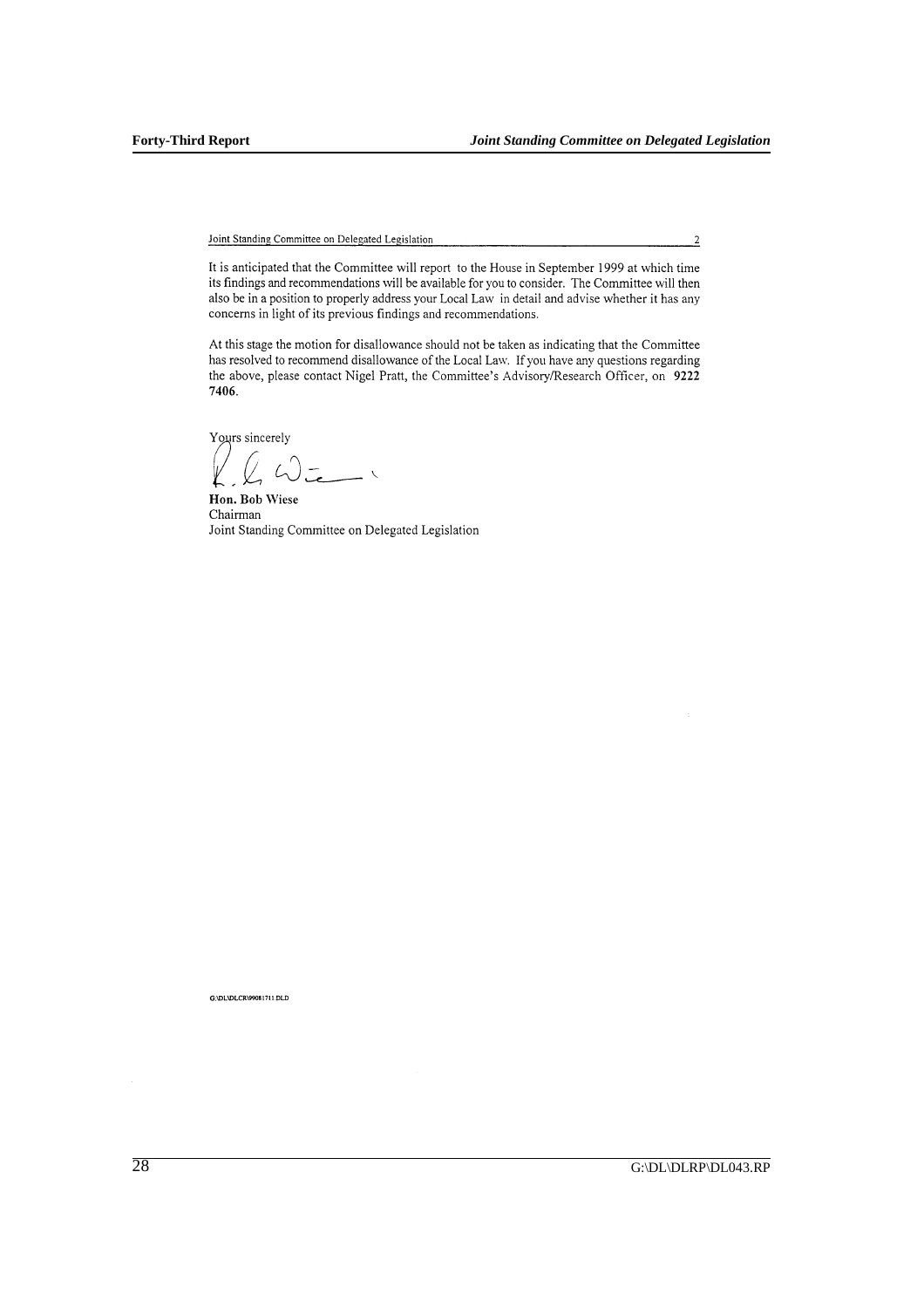## **ANNEXURE C**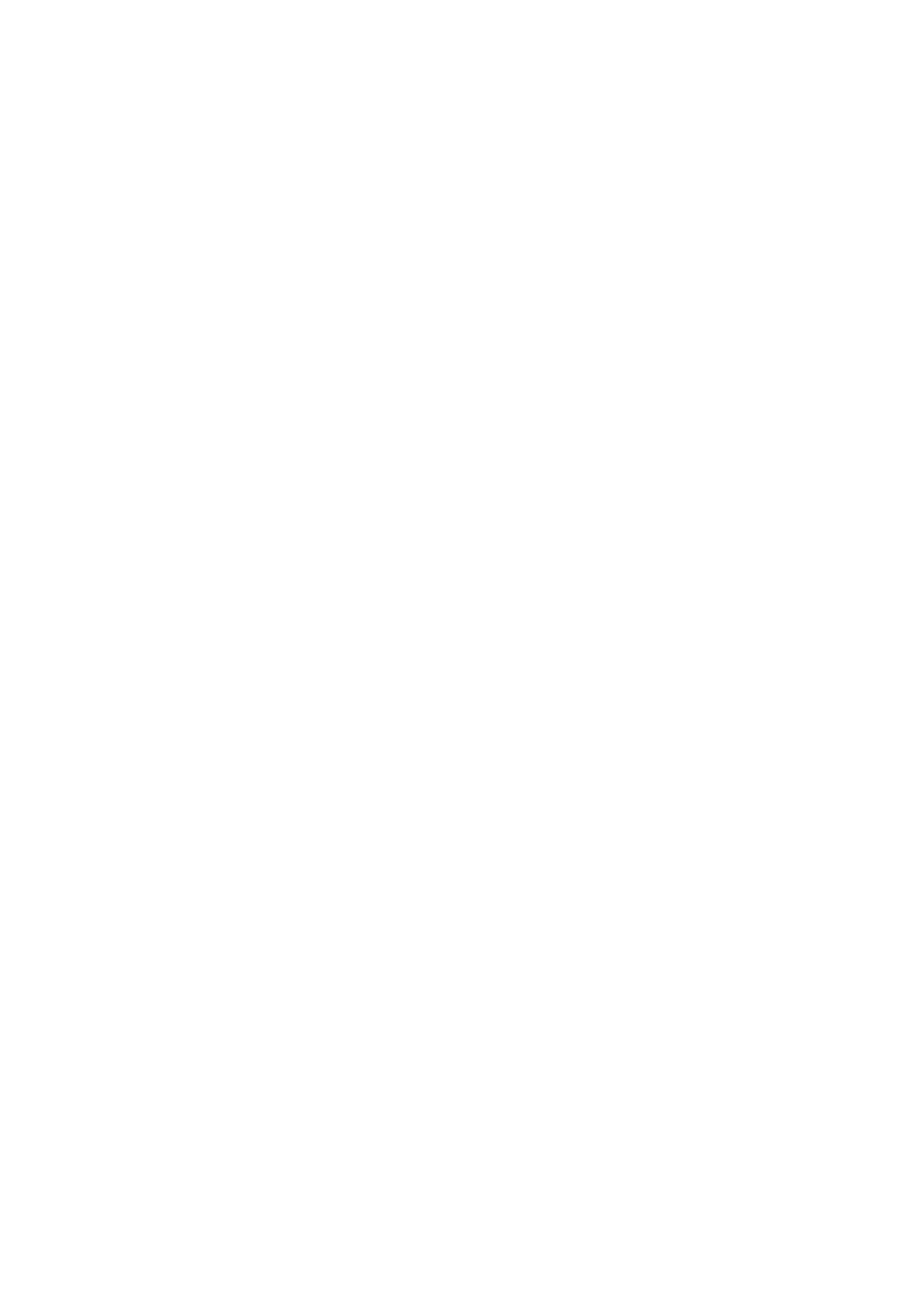

## **SHIRE OF NORTHAMPTO**

P.O. BOX 61, NORTHAMPTON W.A. 6535 TELEPHONE (08) 9934 1202<br>FACSIMILE (08) 9934 1072

Our Ref:  $4.2.3$ Your Ref: 3532/36

Hon Bob Weise (Chairman) Joint Standing Committee on Delegated Legislation Legislative Council Committee Office Parliament House PERTH WA 6000

Nigel Pratt (Advisory/Research Officer) Attn:

Dear Sir

## SHIRE OF NORTHAMPTON LOCAL LAW - SIGNS.

Council at its August 1999 meeting considered your facsimile of 19 August 1999 regarding the above matter and resolved to advise the Joint Standing Committee for Delegated Legislation  $that:$ 

- Council will not utilise the Local Law Signs until their review is concluded. 1)
- Council requests that the Local Law Signs are considered on its individual merit  $2)$ rather than be disallowed due to the other Local Government Authorities preparing unsuitable Local Laws.
- Council request advice as to any appeal rights from an adverse decision of the Joint 3) Standing Committee.
- Council requests the Joint Standing Committee that if they are not prepared to  $4)$ allow the Local Law, then they undertake to consider and recommend to Parliament that changes be made to the Town Planning and Development Act to enable Council's to enforce the Scheme requirements for signs without the need for lengthy court proceedings by way of infringement notice.

Should you have any further queries regarding this matter, or need to clarify any particular requirement or condition, please don't hesitate to contact our Principal Planner, Phil Shephard at this office on (08) 9934 1202.

Yours faithfully **GLKEEFFE CHIEF EXECUTIVE OFFICER** RINCIPAL PLANNER **24 AUGUST, 1999**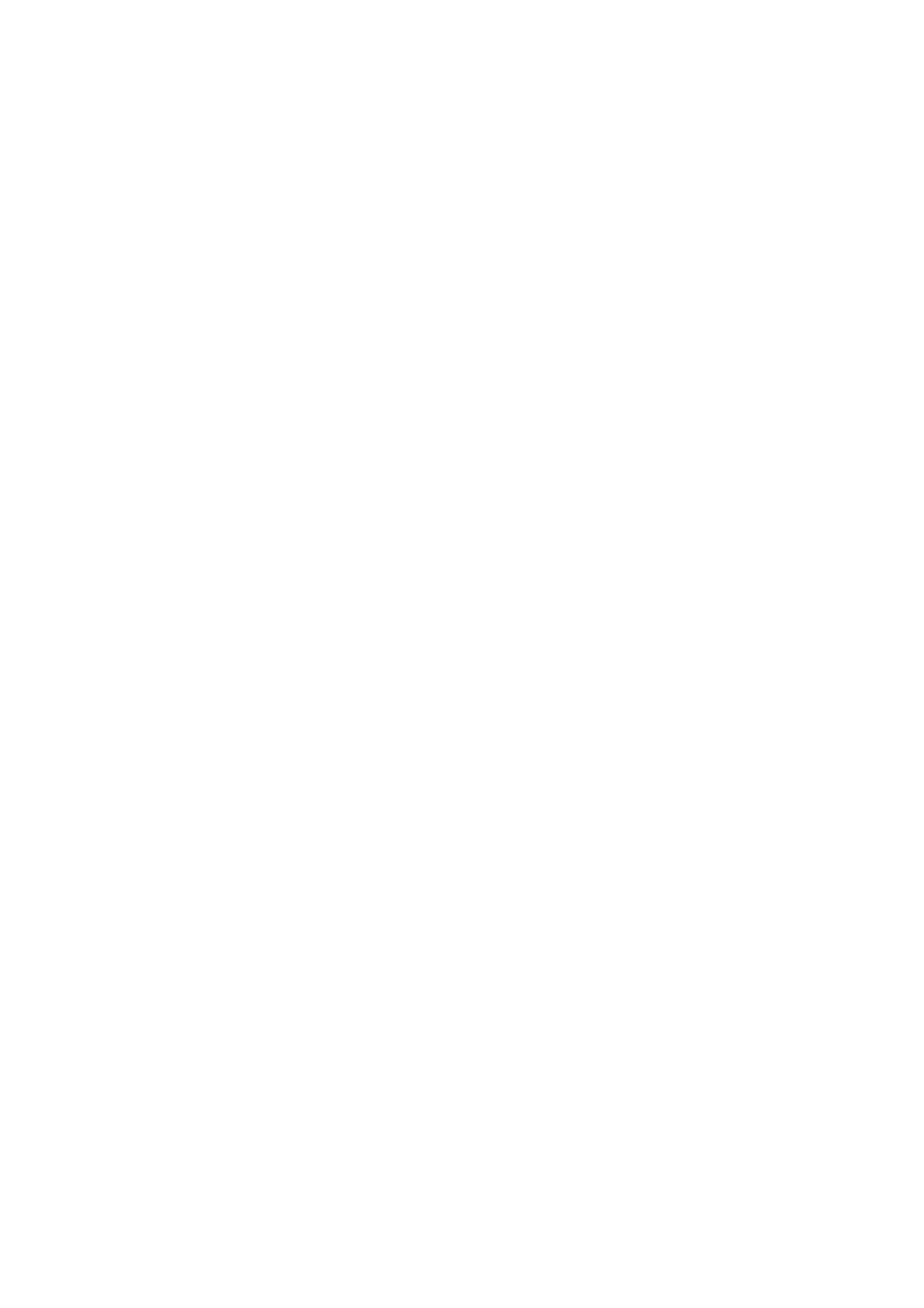## **ANNEXURE D**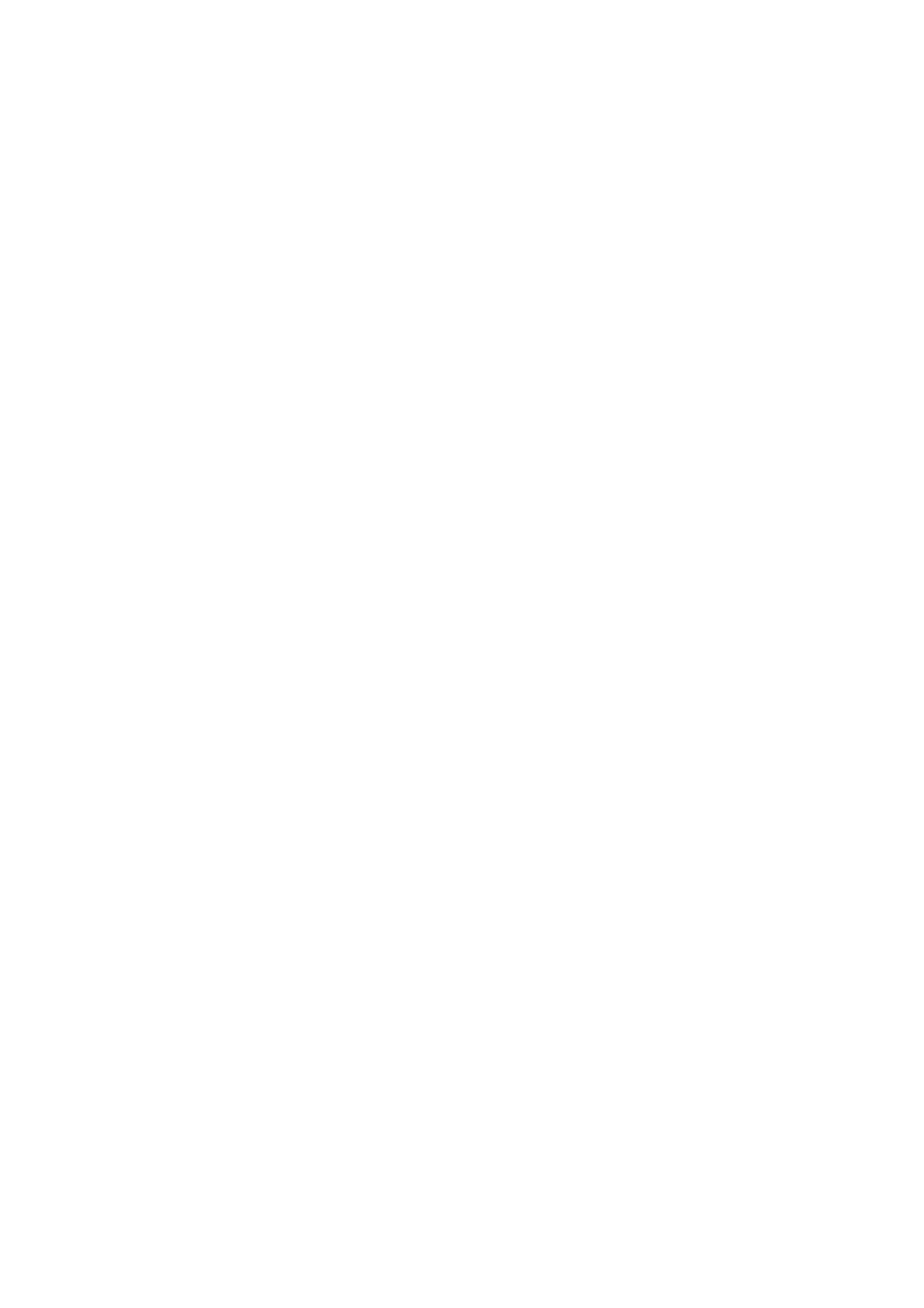

## JOINT STANDING COMMITTEE ON DELEGATED LEGISLATION

Our Ref: 3532/36 Your Ref: 4.2.3

30 September 1999

Mr G L Keefe Chief Executive Officer Shire of Northampton PO Box 61 Northampton WA 6535

## **By Express Post**

**URGENT** 

Dear Mr Keefe

## Shire of Northampton Local Law Relating to Signs

I refer to your letter to the Joint Standing Committee on Delegated Legislation ('Committee') dated 24 August 1999.

The Committee has recently completed an inquiry at Denmark, Western Australia, into a similar signs local law gazetted on 15 March 1999 by the Shire of Denmark. The Committee's Forty Second Report in relation to the Shire of Denmark Signs Local Law 1999 was tabled in the Legislative Council on Wednesday 22 September 1999. I enclose a copy of the report for your perusal. You will note the Committee is in agreement with the advice provided to local governments by the Western Australian Municipal Association and the Department of Local Government that signs laws are best dealt with under the provisions of the Town Planning and Development Act 1928 and town planning schemes made under that Act.

The Committee reviewed the Shire of Northampton Local Law Relating to Signs ("Local Law") in detail at its meeting on Tuesday 27 September 1999. At its meeting the Committee resolved to write to you regarding a number of concerns it has with the Local Law as follows;

#### G:\DL\DLCR\99092901 DLD

PARLIAMENT HOUSE PERTH WA 6000 TELEPHONE +61 8 9222 7222 FACSIMILE +61 8 9222 7809 E-MAIL(GENERAL OFFICE): council@parliament.wa.gov.au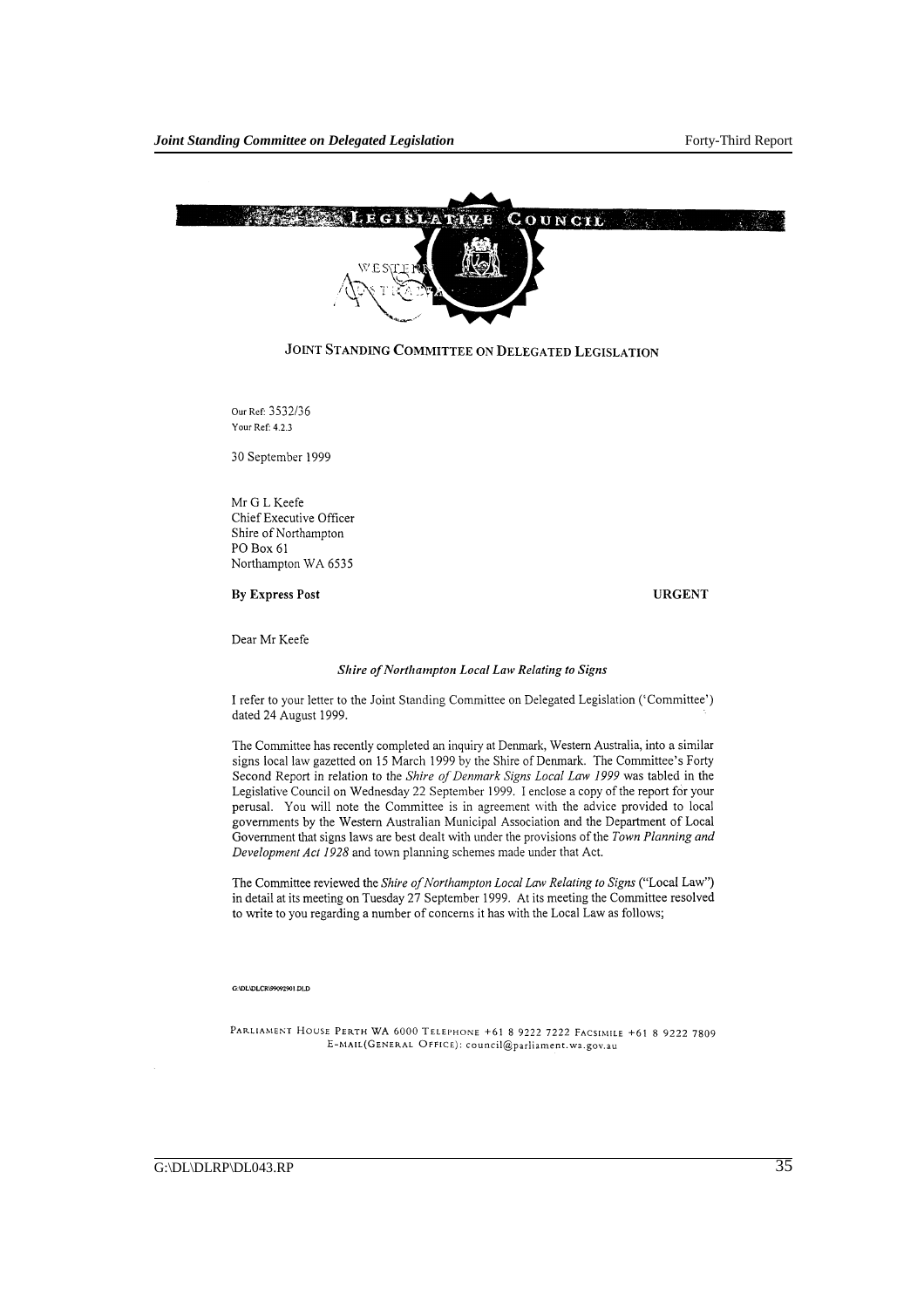$\overline{c}$ 

### Clause 2

The Committee is concerned with the breadth of the definition of "advertising device".

It would appear that the definition would encompass a tradesman's vehicle with the usual advertising painted on it. The owner of such a vehicle would be in breach of the Local Law when the vehicle was parked on the street as the sign does not appear to fall within any of the exemptions listed in clause 6 and would therefore require both planning consent and a current licence under clause 5 of the Local Law. Such a result is unacceptable to the committee and trespasses on well recognised freedoms and liberties.

The Committee notes that the apparent intention of the broad definition is to prevent persons parking a vehicle on the road with an advertising device mounted on it. This practice is already largely controlled by the provisions of the Main Roads (Control of Signs) Regulations 1983.

#### Clause 5

Why is there a requirement for both planning consent and a licence for signs not subject to the exemption provided in clause 6. What are the requirements of obtaining both planning consent and a licence under the Local Law and what cost is involved to the applicant in each case.

The Committee is concerned that under the Local Law, there is a need for two approval processes which would place unfair financial and administrative burdens on the citizen. The Committee is also concerned that such a system would result in confusion as persons who had obtained planning approval for their sign but omitted to obtain a licence would be in breach of the Local Law and subject to the penalties in clause 36. Surely if a applicant for a sign has obtained planing consent there should be no need for a further application, licence and fee!

Please justify to the Committee why two approval processes are required.

The Committee notes that Part 9 of your Town Planning Scheme already gives the Shire the power to control advertisements. The Scheme includes the "...erection, placement and display of advertisements..." as "development" as defined under the Town Planning and Development Act 1928. Why is there a need for a local law made under the Local Government Act 1995 given these existing powers.

#### Clause 6

Electoral signs are included in the definition clause but are not otherwise mentioned. Electoral signs erected by political parties, candidates and electors do not appear to be included as exempt signs and will therefore require both planning consent and a licence.

The requirement of clause 5(2) amounts to a prohibition coupled with a discretion to grant a licence. The grounds upon which such a discretion is to be exercised are set out in clause 8 of the Local Law but give the Shire absolute discretion as to whether a licence will be granted or refused. The Committee is of the view that such a prohibition infringes the implied freedom of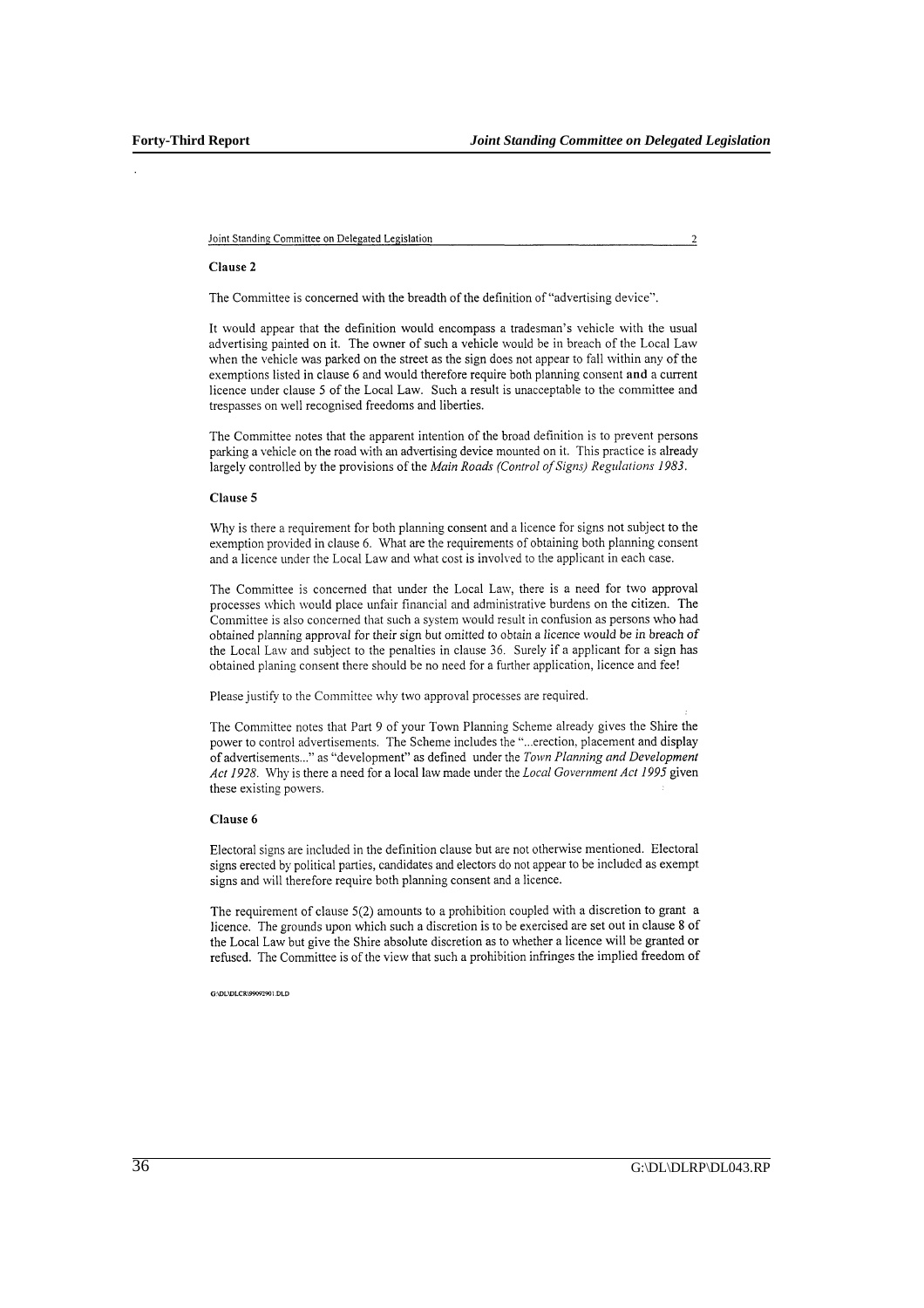3

Joint Standing Committee on Delegated Legislation

communication on political and government matters protected by the Commonwealth Constitution. This does not mean that conditions cannot be placed on the erection, size and placement of electoral signs. However, the Committee is of the view that electoral signs should be specifically exempted from the requirements of clause 5.

#### Clause 8

Although clause 13 is stated to be subject to the appeal provisions in Division 1 of Part 9 of the Local Government Act 1995, this clause is silent on the matter. The Committee is aware that the appeal provisions would apply to the Local Law generally in any event. However, the Local Law is not clear that it will apply to all decisions in relation to the grant, approval, variation or refusal of an "authorisation" made under the Local Law and will include "a licence, permit, approval, or other means of authorizing a person to do anything".

The Committee suggests that clause 8 should be amended to ensure that it is subject to the appeal provisions. Alternatively, a separate clause should state that the local law is subject to the appeal provisions in Division 1 of Part 9 of the Local Government Act 1995.

#### Clause 9

This clause requires the owner to apply for and obtain a licence (after paying the usual fee) for even minor changes to a sign such as a change of telephone number, or the inclusion of an e-mail address or website address. It would even result in an owner breaching the local law by making the sign safe after being damaged by a storm if he did not first apply for a licence.

The Committee is of the view that the provision should only apply to a significant and material alteration of the sign so that the examples listed above would not require the application and issue of a further licence.

#### Clause 10

What is the proposed fee for the issue of a licence under the Local Law.

#### Clause 12

The Committee considers that this clause is unnecessary, particularly given that clause 11 requires licence numbers to be displayed on the sign and the fact that the Shire will have a record of the licence on its files. The Committee suggests that this clause be deleted from the Local Law.

### Clause 15

This clause is so broadly worded that it would appear to include many cases where temporary signage is used by citizens on there own property. The Committee understands the mischief attempted to be prohibited by the clause and the need to exempt businesses from the prohibition, but the Committee is concerned that the clause catches non-commercial activities involving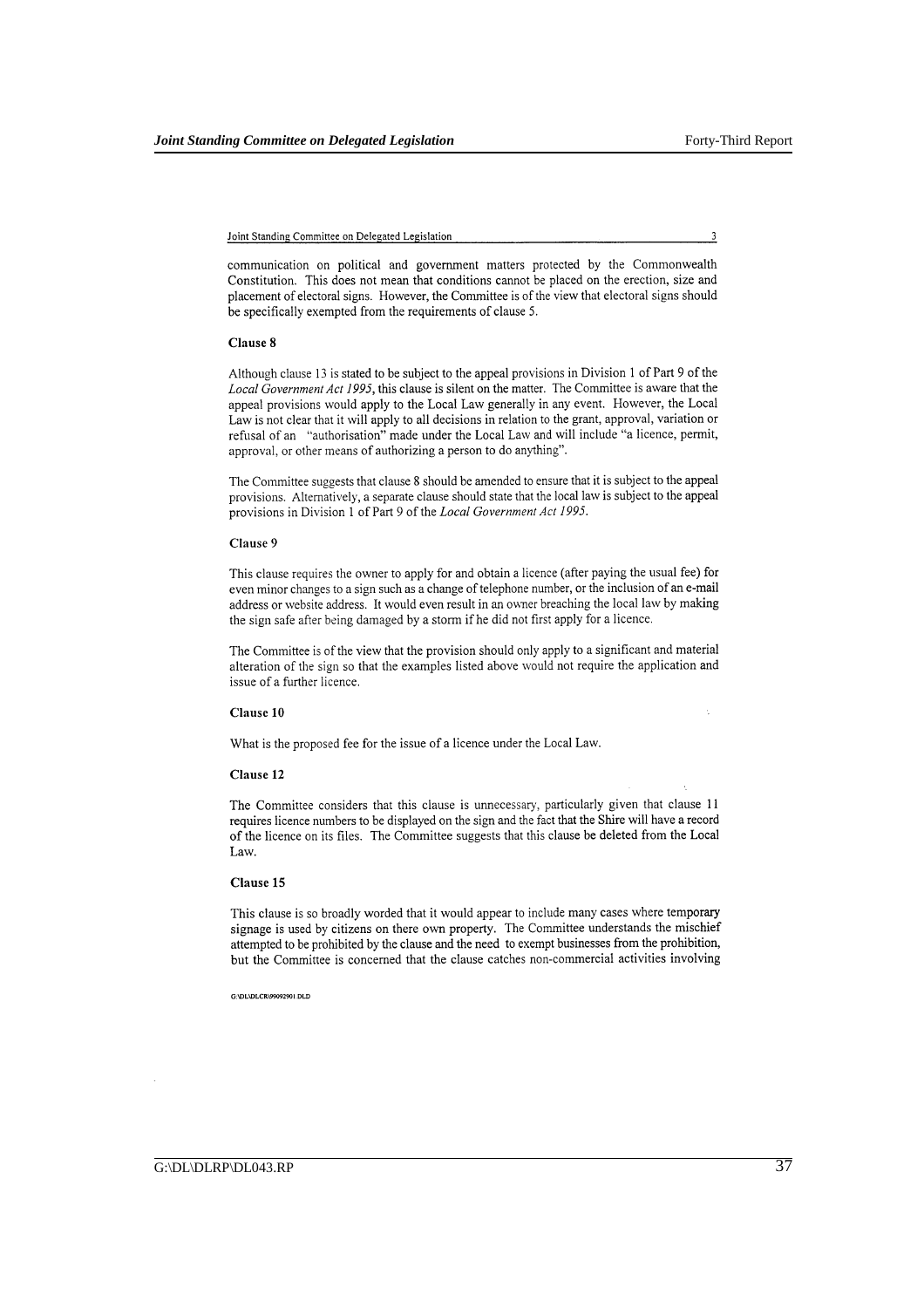$\overline{4}$ 

temporary signage such as a "garage sale" sign or "birthday party" sign or a meeting sign attached to a residential property and obviously only of a temporary nature.

The Committee notes the provision of temporary licences in clause 18 but is strongly of the view that the burden on the citizen in having to obtain a temporary licence for undertaking such activities unduly infringes upon the citizen's existing rights and is unacceptable.

The Committee is of the view that the Local Law should contain an exemption for temporary signage of this type, when of a limited size and located or erected on private property. Clause 15 should make it clear that the prohibition does not apply to these activities and the other exemptions in the Local Law.

### Clause 16

The Committee believes that this clause is overly restrictive by requiring approval of the Shire in respect of matters other than those listed in (a) to (d). This would result in an owner having to obtain Shire approval to place a fax number, e-mail address, website or business logo on the sign. The" name of the occupier" in (a) should also include "business". The Local Law already has provision for the protection of amenity (clause 14) so the Committee cannot see why such a restrictive clause should be included. In the Committee's view, the clause trespasses on well recognised freedoms and liberties.

## Clause 18

Is there a fee for a Temporary Licence and if so what is it?

The Committee's comments in relation to a prohibition coupled with a discretion as referred to under clause 6 above is relevant to this clause. The absence of the requirements upon which the discretion would be exercised (other than the condition in sub-clause 18.4), coupled with the absolute discretion given to the CEO to either grant or refuse an application could result in the discretion being exercised on any basis whatsoever.

In the Committee's view, the Local Government Act 1995 does not authorise the grant of absolute discretionary power to local governments or their CEO's to determine such matters in the absence of conditions for the grant of such licences contained within the Local Law.

What conditions are contemplated to be imposed for the issue of a temporary licence under subclause 18.3. It would appear that a temporary licence would be required for a home owner to place a sign on his property for an "open garden" display or for a meeting of the local CWA, bowling club etc. The Committee considers such a requirement on the citizen to be a significant infringement on long standing rights and practice.

## Clause 19

It is the Committee's opinion that sub-clause 19.2 is clearly beyond the power of the Shire and offends the common law presumption of innocence and the established right of the citizen for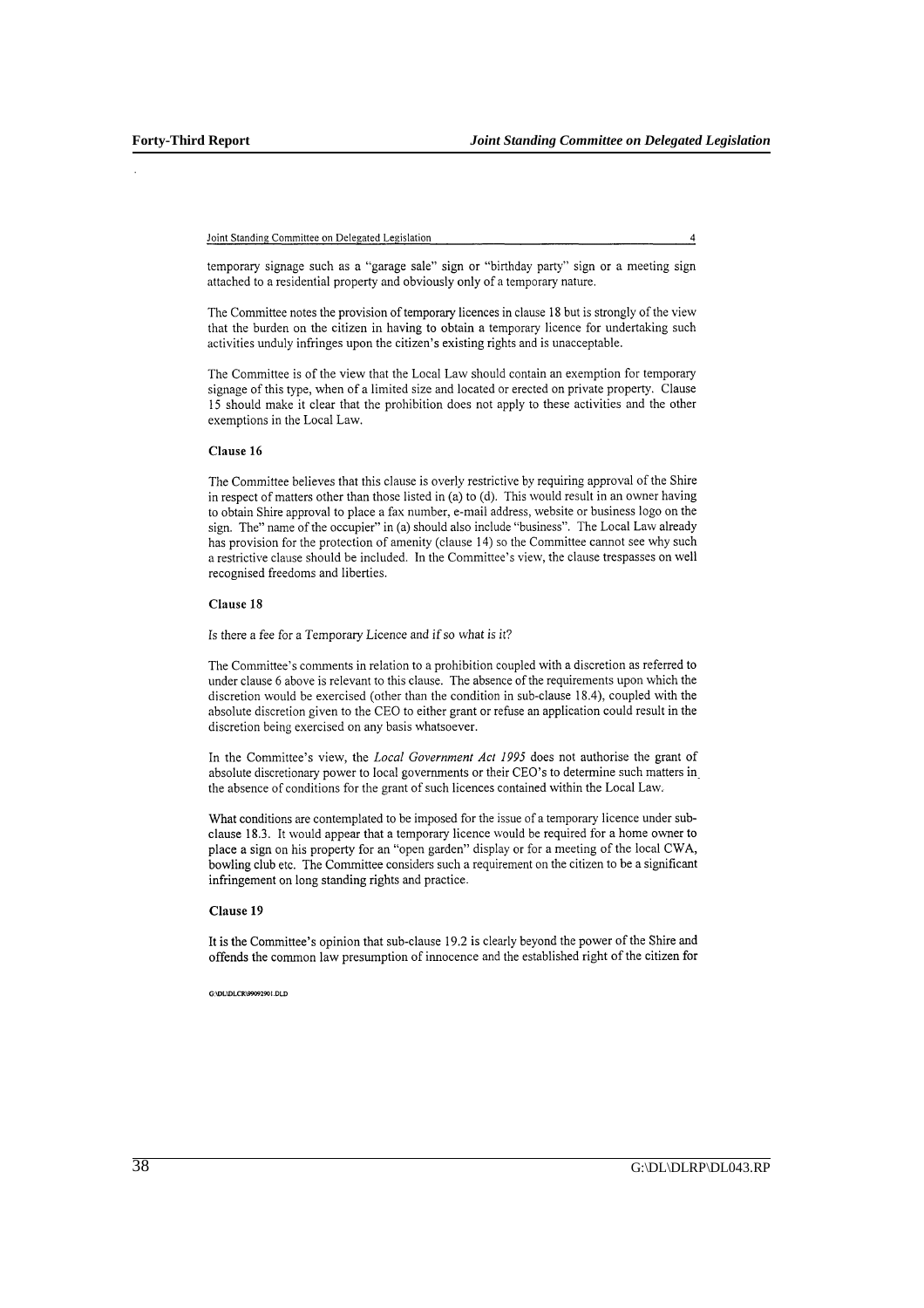5

due process at law. The attempt to subvert this is ultra vires the Local Government Act 1995 and the sub-clause should be deleted.

#### Clause 28

It would appear to be impossible to comply with the requirement of sub-clause 28.1(b) as it would be expected that the sign if placed on a verandah facia would project, at least to some extent, beyond the fascia. Sub-clause 28.2 has no minimum clearance.

#### Clause 29

The Committee found this clause extremely difficult to comprehend and requests that you explain the requirements for vertical signs more clearly. A diagram would be of assistance.

#### Clauses 30 and 31

The Committee is of the view that there should not be an absolute requirement to place conditions on the issuing of a licence in these circumstances and the word "may" should be inserted between "and" and "place" in each clause.

#### Clause 32

It is the Committee's view that there should be a time requirement in this clause. The words "within such time..." should be replaced by a specific time limit. The Committee notes that the usual time limits for compliance with notice provisions is 28 days.

#### Clause 35

The Committee is concerned that the penalty provisions in this clause do not include infringement notices and modified penalties.

As you are aware from my letter to you dated 19 August 1999, the Committee has moved a "protective" motion for disallowance of the Local Law on Tuesday 24 August 1999. Under the Standing Orders of the Legislative Council, the motion must be put and voted upon by the House at the expiry of 10 sitting days after the motion was first moved. In the absence of the House giving leave to withdraw the motion, the motion will be put to a vote on Wednesday 13 October 1999.

The Committee may consider seeking leave to withdraw its motion if its above concerns can be addressed in your reply and a suitable written undertaking obtained. Such an undertaking should include a commitment that the Local Law will be amended in terms acceptable to the Committee as soon as possible. To enable the Committee to consider the matter prior to the vote in the House you will need to respond by no later than 4pm, Friday 8 October 1999.

In answer to your questions, the Committee only has the power to recommend disallowance of a local law. Section 42(2) of the Interpretation Act 1984 provides that either House of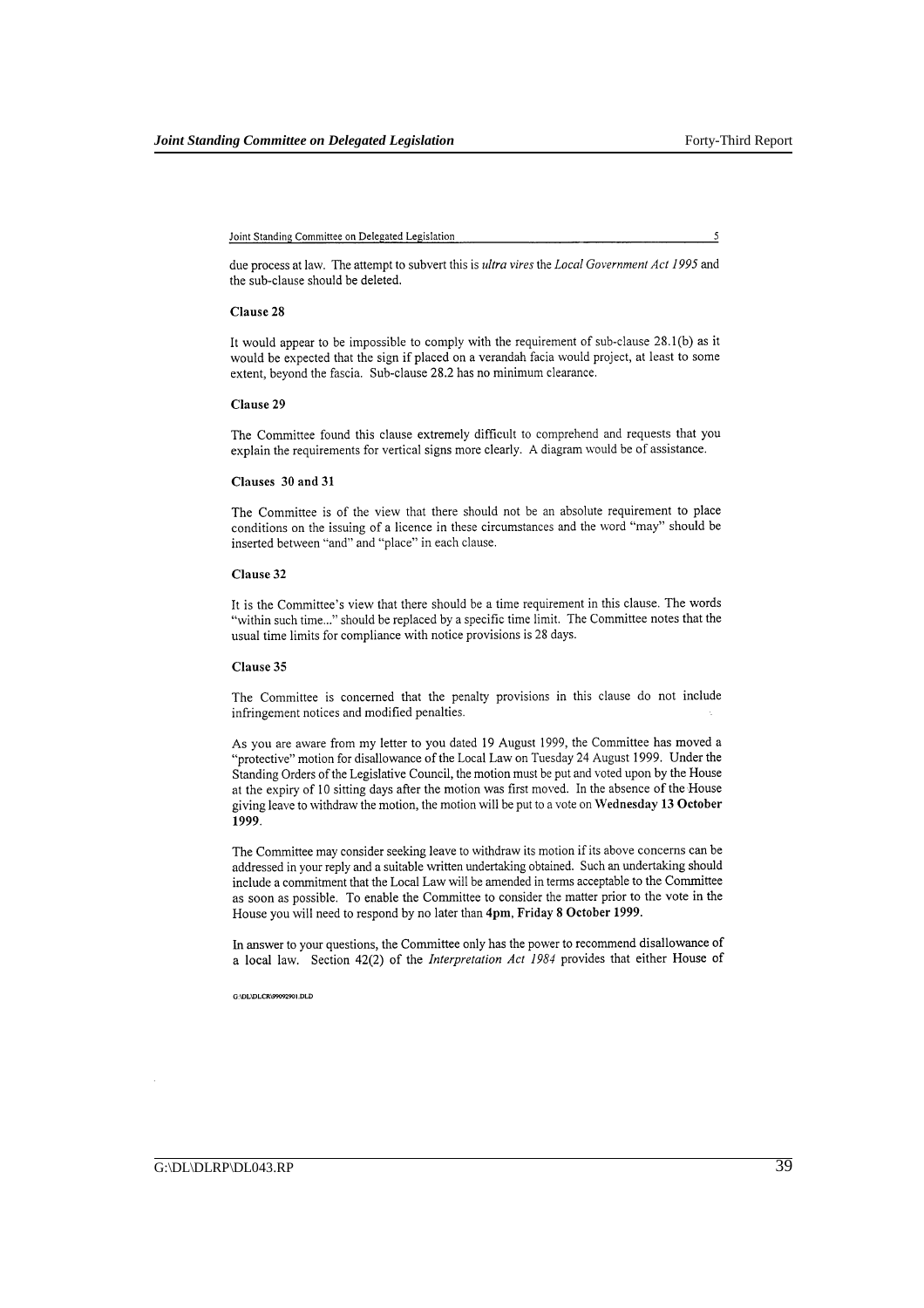Parliament may disallow a local law. The practice is that a motion for disallowance is usually dealt with by the Legislative Council of the Western Australian Parliament. There is no right of appeal from such a decision.

You will note from the legal opinion to the Western Australian Municipal Association at "Annexure E" of the Committee's Forty Second Report that enforcement provisions under a town planning scheme allowing infringement notices and modified penalties would not be inconsistent with the Town Planning and Development Act 1928. The Committee may consider your request further should the Local Law be disallowed.

If you have any questions regarding the above, please contact Nigel Pratt, the Committee's Advisory/Research Officer, on 9222 7406.

Yours sincerely

.<br>Per  $\varphi$ .

Hon. Bob Wiese Chairman Joint Standing Committee on Delegated Legislation

G:\DL\DLCR\99092901.DLD

 $6 \overline{6}$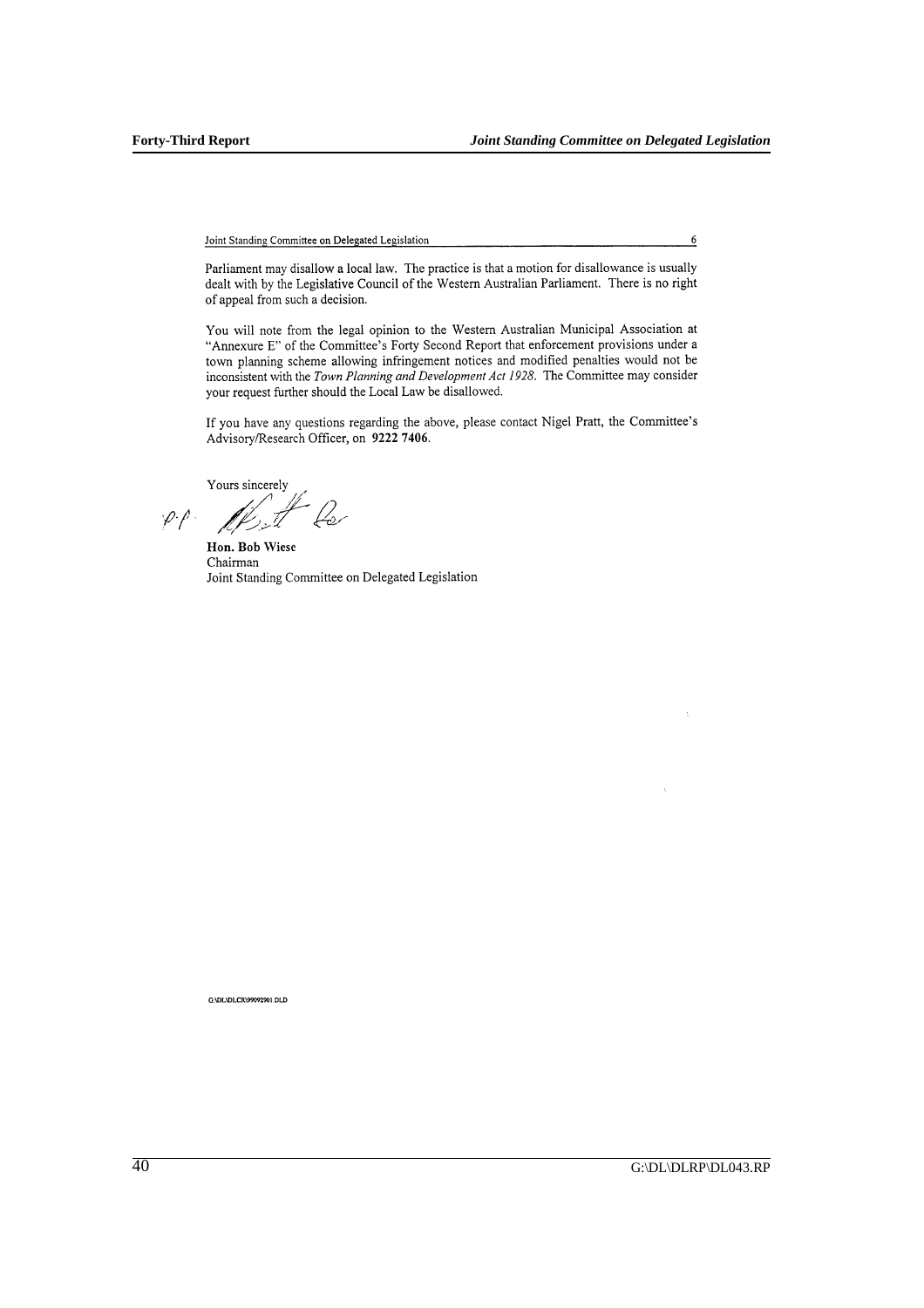## **ANNEXURE E**